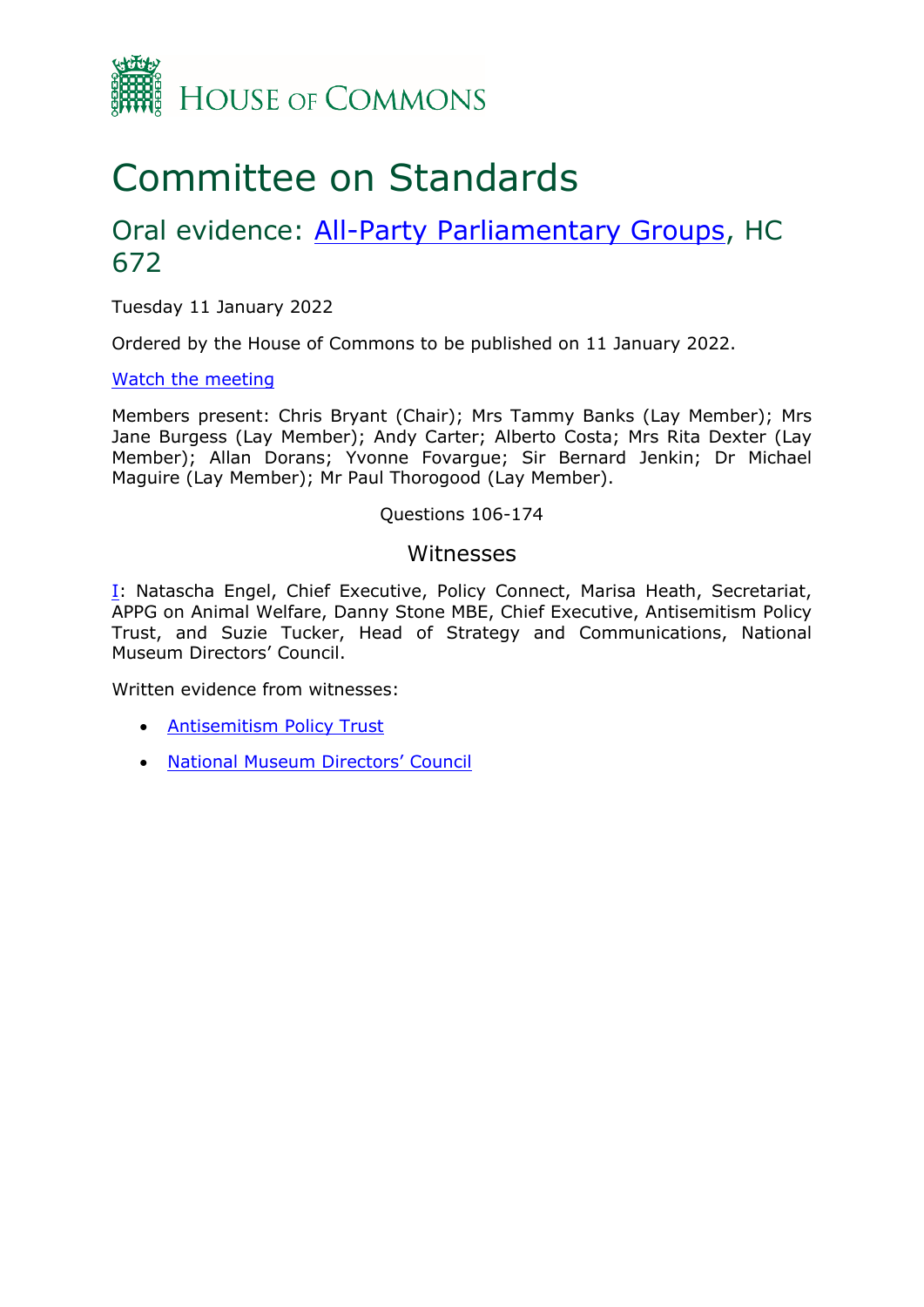

### <span id="page-1-0"></span>Examination of witnesses

Witnesses: Natascha Engel, Marisa Heath, Danny Stone and Suzie Tucker.

Q106 **Chair:** Welcome to the Standards Committee inquiry on all-party parliamentary groups. We are grateful to the four witnesses before us. May I suggest that you briefly introduce yourselves, starting with Suzie?

*Suzie Tucker:* Hi, I'm Suzie Tucker. I'm the head of strategy and communications at the National Museum Directors' Council. We represent the leaders of national collections and major regional museums around the UK. We have 46 members. We are funded by our members, all of which are funded directly or indirectly by Government, but we are an independent, non-government organisation. We have a small staff team, and our main focus is on advocating for our members and representing them to the Government and other stakeholders. As part of that, we have been running the APPG for museums since it was formed in September 2020.

**Chair:** Thank you. Natascha?

*Natascha Engel:* I am Natascha Engel, and I am, since yesterday, the new chief executive of Policy Connect. We run nine separate APPGs that are very different in nature, but before I was CEO of Policy Connect, I was a Labour MP until 2017, and I was a Chair of a Select Committee and a Deputy Speaker for a while.

**Chair:** Welcome, and congratulations on your new job. Danny.

**Danny Stone:** I am Danny Stone. I'm the chief executive of the Antisemitism Policy Trust, a charity that works to educate decision makers about antisemitism. For more than, I think, 20 years, we have provided the secretariat to the all-party parliamentary group against antisemitism. On a personal, voluntary basis, I do some work with the all-party parliamentary group on wrestling.

**Chair:** Which is a bit different. Thank you. Marisa.

*Marisa Heath:* Good morning, everyone. I am Marisa Heath, and I run the APPG for animal welfare. I am very much involved in animal welfare, animal health, and conservation across the board. I have been running the APPG on a part-time basis since about 2008; I balance that with my work with numerous other groups outside Parliament that advise the Government. I have been in different roles, bringing in NGOs and industry, in different groups that basically campaign and work on animal welfare and health.

Q107 **Chair:** Great. Thank you very much. I will kick off with a couple of questions; other members of the Committee will pitch in if needs be. Incidentally, you do not have to repeat something said by another person on the panel if you just agree with it. First, why do APPGs need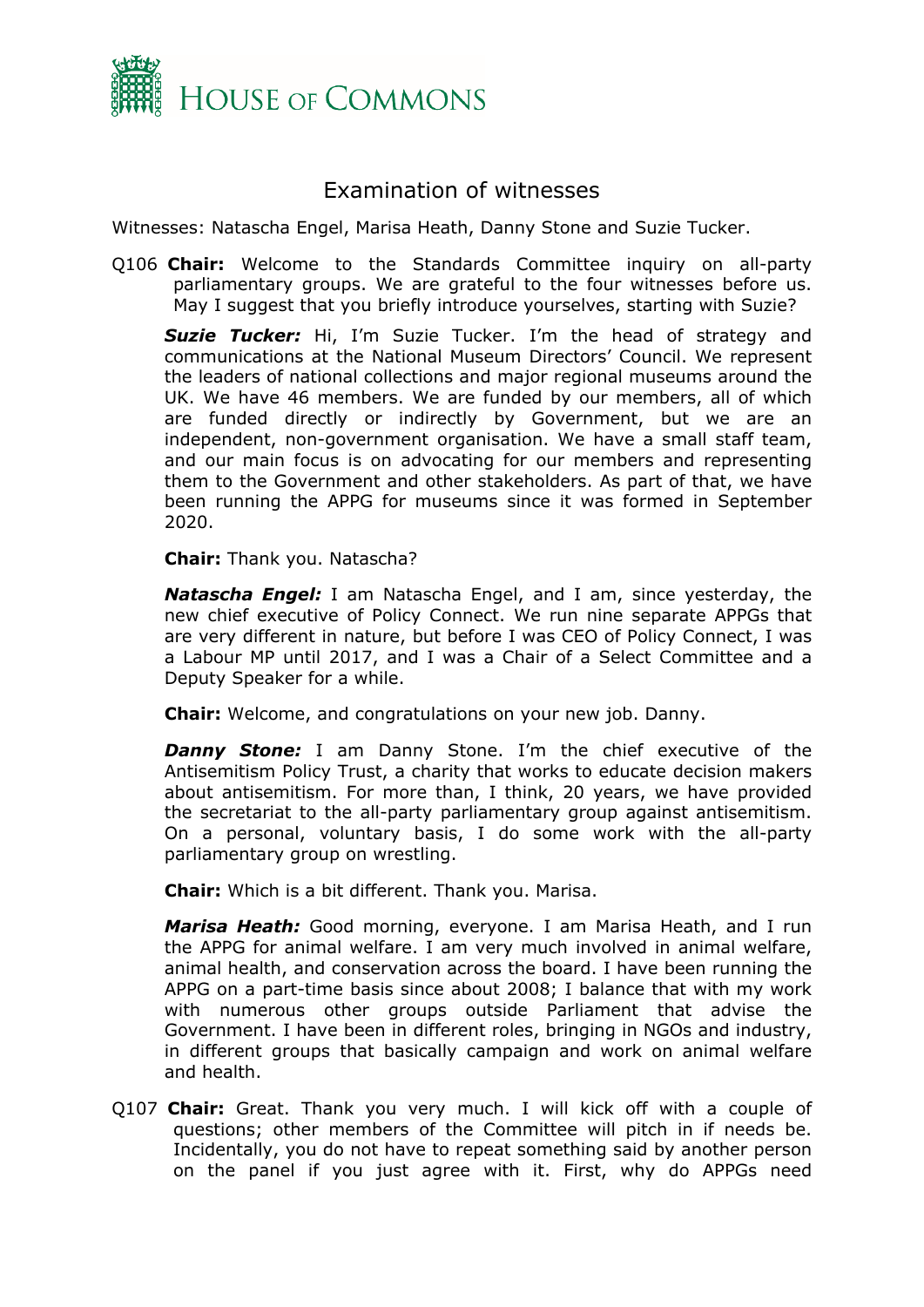

secretariats provided from outside at all? Suzie, do you want to start?

*Suzie Tucker:* We on the museums APPG would say that having the secretariat run by the NMDC gives the group expertise and insight from the sector. We are a sector body that represents practitioners, and provide the group with that direct link. We can advise on topics of interest and what the issues are for museums. We see it as a valuable way of providing a route for information and communication between our sector and parliamentarians across all parties and both Houses. From our point of view, it has been really valuable as a way of ensuring better understanding of museums. They deliver across a broad range of policy areas, so the APPG is a good vehicle for that. We think that we add real value—not only the material benefit of doing the job of running the group, but by providing that sector insight.

Q108 **Chair:** How much do you think that costs a year, roughly?

**Suzie Tucker:** We offer it in bits of staff time. For us, it is probably under £10,000 a year in monetary value of staff time and a few events, although, obviously, in the last couple of years we have not really been able to do those as much as we would like.

Q109 **Chair:** Most of your organisations would be charities.

**Suzie Tucker:** Most of our members are charities; some of them are also NDPBs.

**Chair:** Sorry—you're not allowed any acronyms.

*Suzie Tucker:* Sorry, non-departmental public bodies—the national museums, which are also charities. Yes, the vast majority of our members are charities or public bodies of some kind.

Q110 **Chair:** Thanks. Natascha?

*Natascha Engel:* I forgot to say this at the beginning: I do not think this is relevant, but I am a trustee of the Antisemitism Policy Trust. I do not think there is any sort of conflict, but I just thought it was a weird coincidence that I ought to mention. On top of what has been said about outside expertise, which is really important, the cross-party working nature of all-party groups is important; it is more important than ever to put party political point-scoring aside and look at an issue across parties.

On having outside support for those groups, I think everybody agrees that Select Committees are the best thing that Parliament does. There is a lot of administrative support behind the scenes, including the Clerks and the expertise that is brought in. You just do not have that with APPGs, and if MPs were forced to provide all that administrative support themselves through their offices, that is pretty much all they would do. On top of that outside expertise and cross-party working, I think that administrative support—facilitating what MPs and peers do, so that they can concentrate on the policy and the matter at hand—is really useful.

Q111 **Chair:** You provide the secretariat to quite a few APPGs. How do you fund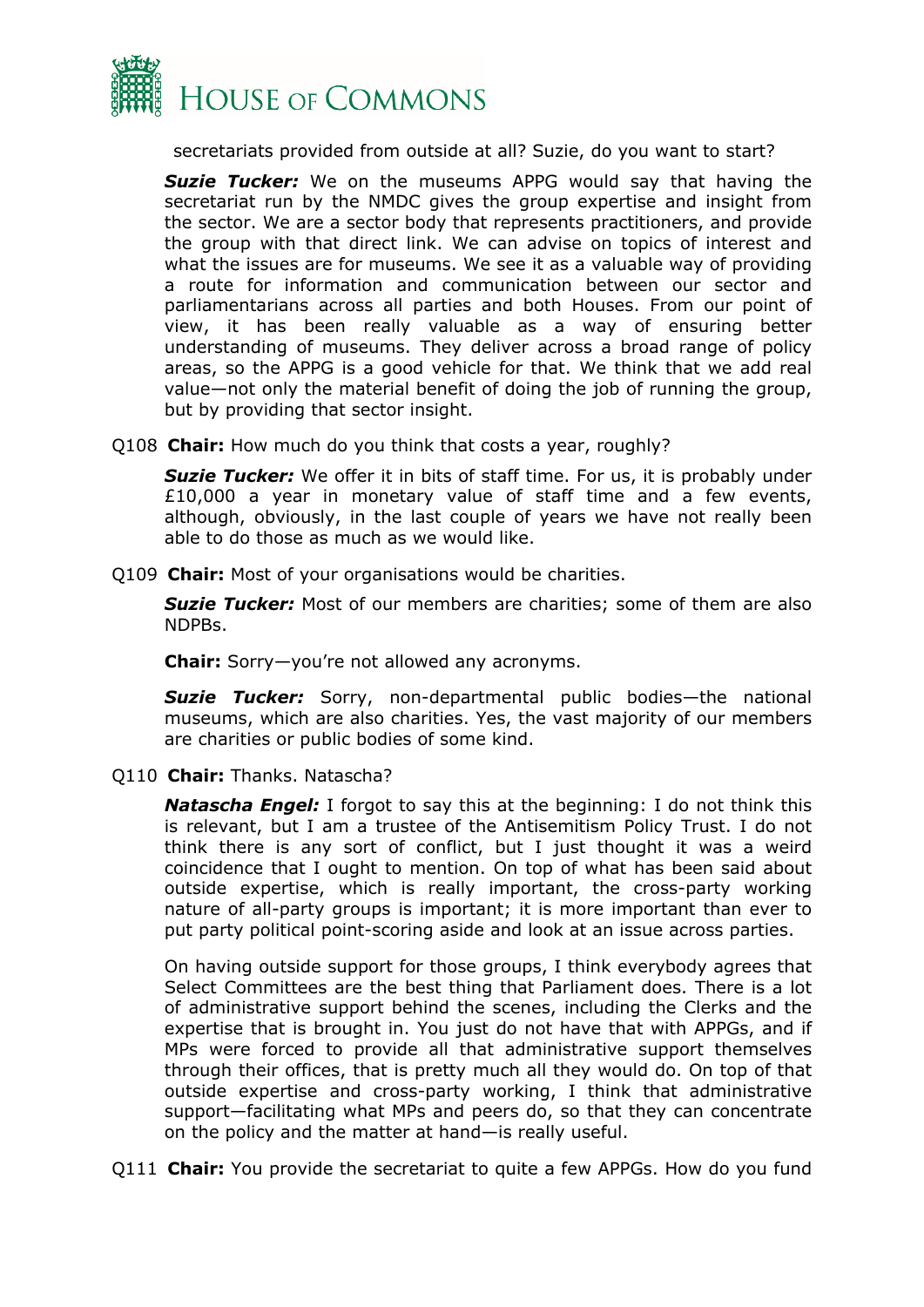

each of those?

*Natascha Engel:* They are funded by different members. We have a membership system where members pay to become members of APPGs, and that is all fully declared, in the same way that everybody else does.

Q112 **Chair:** Sorry, say that sentence again. You pay Members to become members of APPGs?

*Natascha Engel:* No, members pay to be members of APPGs. We provide the secretariat, but the membership is external, so we provide that sort of buffer.

Q113 **Sir Bernard Jenkin:** You do not mean Members of Parliament; you mean external people.

*Natascha Engel:* Not Members of Parliament, sorry. Outside organisations are members of APPGs, and we facilitate that.

Q114 **Chair:** They pay you?

*Natascha Engel:* They pay membership, yes, which is all fully declared on the—

Q115 **Chair:** To be a member of the APPG?

*Natascha Engel:* To be members of Policy Connect, and then we provide those support services for the APPGs.

Q116 **Chair:** Sorry, I may be being very stupid here—I may be missing something—but the only people who can formally be members of an APPG are Members of the House of Commons or Members of the House of Lords.

*Natascha Engel:* Sorry, I think I have mis-said that. They pay membership to Policy Connect, and then we provide the support services for the different APPGs.

**Suzie Tucker:** "They" being outside bodies.

Q117 **Chair:** Yes, I understand that, but is there a direct connection between the money they are paying to you and their involvement, or their engagement, with the APPG?

*Natascha Engel:* No. What we do is provide those support services for all those nine APPGs that we support. Right at the beginning with a declaration of interests, exactly as was said previously, we declare what we provide in staff support, and also in administrative support. That all comes from the membership fees that are paid to Policy Connect.

Q118 **Chair:** The total pot, rather than each individual—

*Natascha Engel:* Absolutely, and then we declare all of that on our website in funding bands, so that every single penny that is paid to Policy Connect is then declared on the website. Everything is also declared with the Registrar of Consultant Lobbyists.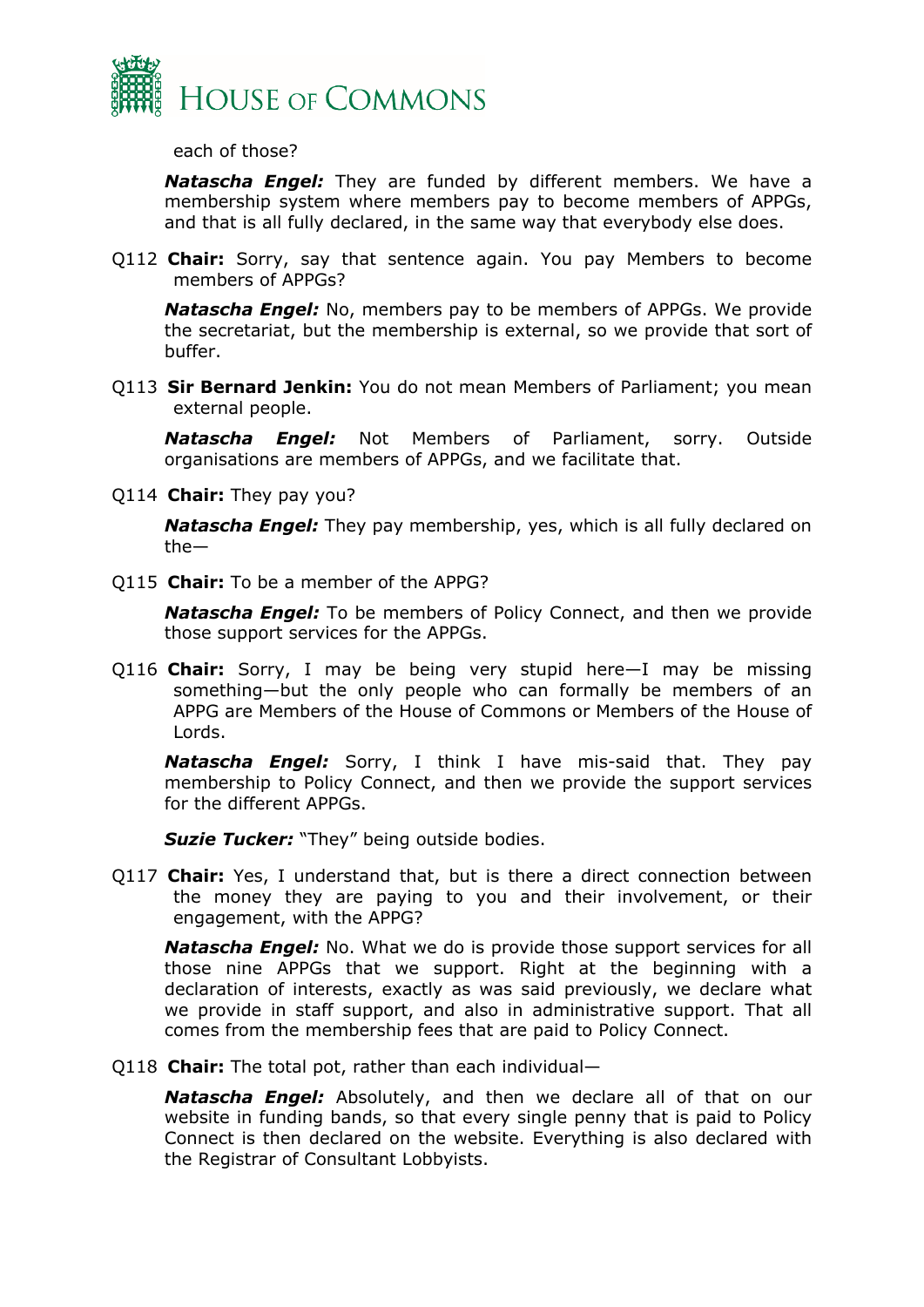

#### Q119 **Chair:** Thanks. Danny?

**Danny Stone:** To my mind, it saves time and public money. To take an example, if a member of the public writes to the chair of the all-party group on antisemitism, asking, "What is this IHRA definition? I want to know about it," the Member would have to work out whether they knew, then go to others, trying to work out who could provide that information. The APT, which is the secretariat, knows what that is. We can help provide information, and we can support the chair in responding to those inquiries. That just gives you a sense of what we might be able to do.

If a researcher in an MP's office had to address not the inquiries that come in, but some of the public discourse, that might be very difficult for them, especially when we are talking about antisemitism. We have developed a thick skin. It is important to say this: why do we—particularly the APPG against antisemitism—need to keep to the rules? Because it is the right thing to do, and it is professionally appropriate and morally right, but it also undermines the conspiratorial antisemitism that is out there. We have to keep to the rules because the conspiracy is that there is some kind of agenda here. An academic a few weeks back was saying, "It is not just MPs and Lords; who funds the organisation? Zionists. People don't have any idea of the penetration in civil society of pro-Israel forces." This is about the APPG specifically. APT is not a Zionist organisation. We provide a benefit in kind. I am that benefit in kind, so I am the extent of the Zionist penetration in Parliament, depressing as that may be for some.

**Chair:** This is the hidden hand argument.

*Danny Stone:* Yes, this is the hidden hand. It may sound over the top, but that speaks to why we have to be so transparent, ensure that all the rules are kept, and go over and above the rules. There are drawbacks for Members who join the APPG against antisemitism, because they will be attacked in that way. It is important to set that context. We are able to talk about these matters, and to provide support—both knowledge on antisemitism and the ability to stomach and respond to some of it.

**Chair:** Marisa, and then we will come to Bernard.

*Marisa Heath:* A good APPG should be ears on the ground; it should be listening to what is happening outside Westminster, picking up on trends, and starting the process that moves into policy. Someone who sits in the middle, who is able to engage with all the outside bodies, should be those ears on the ground, and should be able to pick up on all the things that are happening. It is really useful to have that person who is informed and engaged with the sector that the APPG is representing, so that they are able to say to the politicians—the members of the group—"This is what is going on out there; this is what we might need to look at."

Let me give a good example. In 2010, we were looking at puppy breeding, puppy farms, licensing and all those issues. That was 10 years before they came into Parliament; I think it was in 2018 that we were talking about Lucy's law, and stopping imports of puppies and cropped ears—all things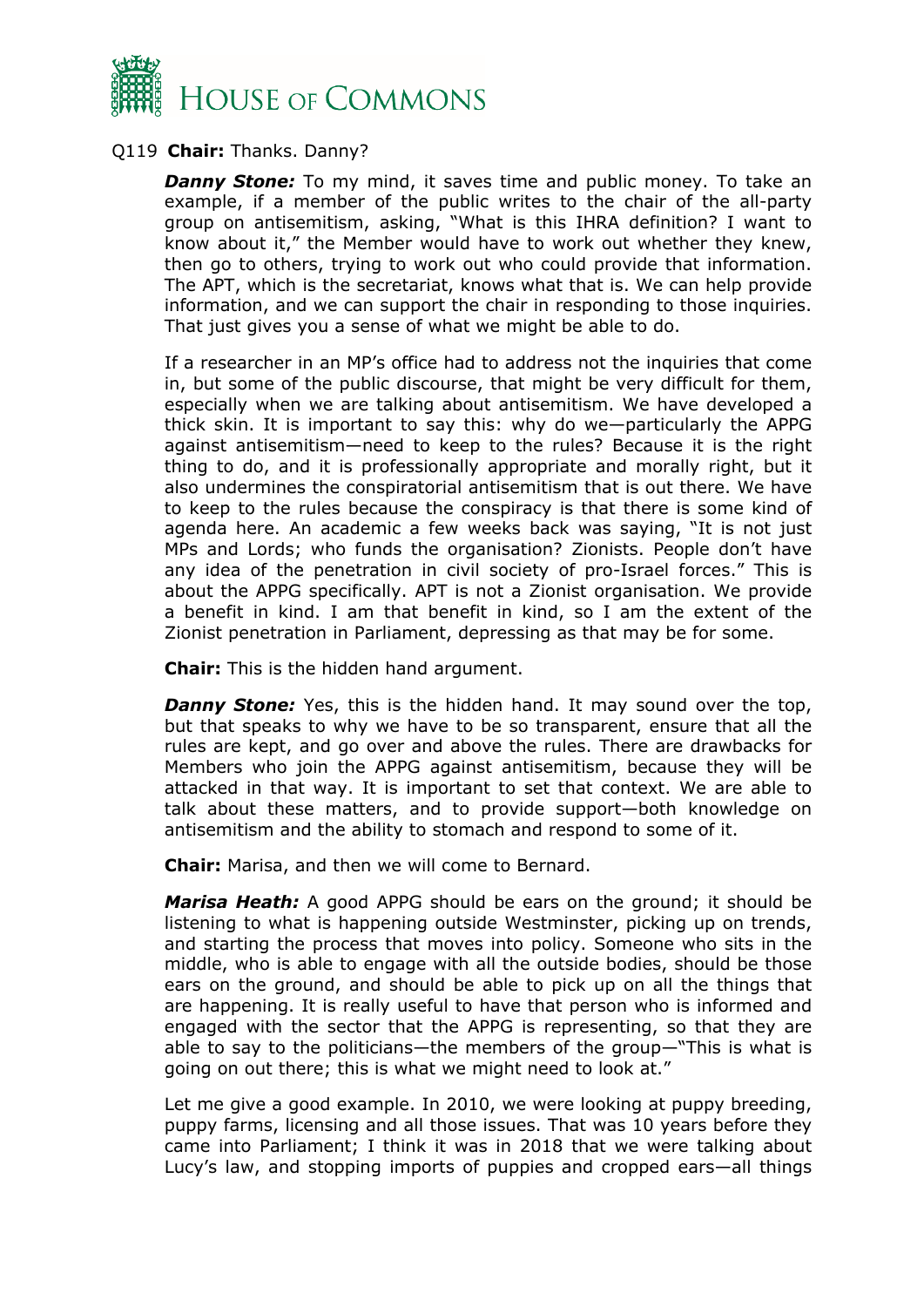

that are on the legislative table, but we spotted them a long time ago. We have been doing a lot of work in the APPG and the Government body, DEFRA, to make these things happen. That is because I as the secretariat was able to say, "This is what is happening outside; you need to start thinking about this." We did a report in 2010, and have moved that work forward. Having that person sitting in the middle, with their ear to the ground, is really crucial.

Q120 **Sir Bernard Jenkin:** I have absolutely no doubt that APPGs provide a fantastic opportunity for Members to learn about subjects and to campaign on subjects they believe in, and that APPGs are made more effective by having outside support. I would like each of you to address two questions. At what point does the cash, the funds, or the benefits in kind being used to support an APPG become cash for access? Secondly, what additional measures could be put in place that would prevent any possible perception that that was the case?

While you are thinking about your answers, I put on record that I was chairman of an APPG when the rules for the declaration of outside interests came into force, and I was rather embarrassed that the people supporting that APPG wouldn't let on who the donors were who were supporting that APPG, so I had to apologise for that and resign from the APPG. It underlines how, inadvertently, Members can get into a situation where they are compromised, when actually the APPG was just supporting me and what I was doing, and what I believed in. How would you address those two questions?

*Suzie Tucker:* The main way to address them, I would say, is transparency. I can only speak to how we manage our APPG. Certainly, it is very clear on the APPG's website that we provide the secretariat. It is very clear on our website how we are funded and who our members are. All of NMDC's members are public bodies anyway, so lots of them have very good relationships with their local MPs. On cash for access, I would not say that it is anything nefarious; it is all very open and public. We publish meeting dates and very thorough minutes of our meetings on our website. For us, that is quite important, because we want lots of people, including those in our sector, to see what the group is discussing. I think "transparency" would be my main response to that.

*Natascha Engel:* I would say exactly the same: the more transparency there is, the better. Our funders—I will call them funders rather than members—are all listed. We list who they are, and the band in which they pay—how much money they contribute. That is for providing a forum in which people can bring forward ideas and share, exactly as we said, all the outside, real-life experiences that are really important in informing policy making.

To avoid any idea of cash for access, we are absolutely clear on who is funding, how much is being paid and what the outcomes are: reports, administration, room booking, agendas, minutes—all the stuff that happens in Select Committees and APPGs. It is really important that it is clear what is being funded. On top of that, we have a code of governance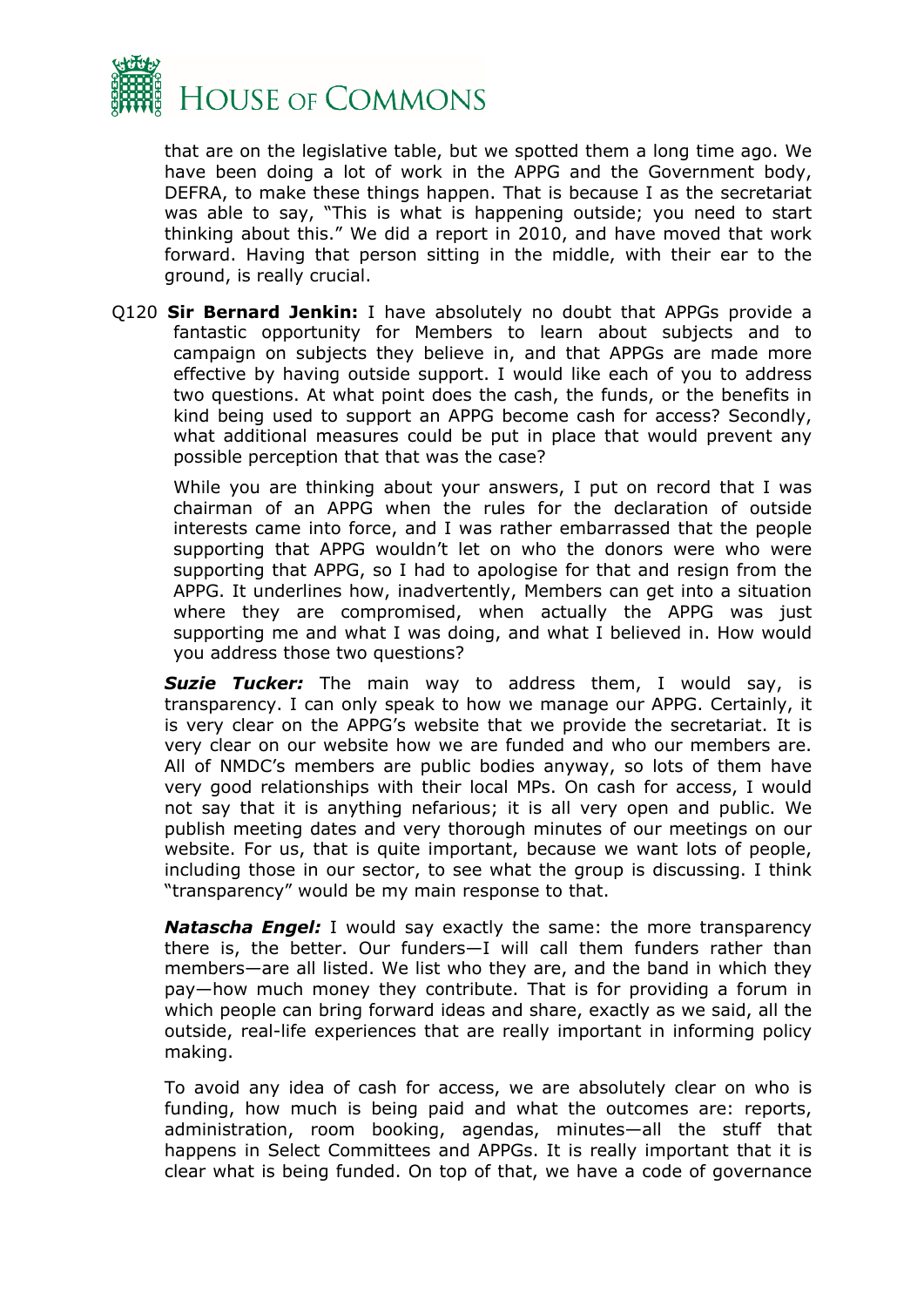

that we ask all our funders to sign, which is absolutely explicit that the agenda is set by the members of the APPG.

Q121 **Sir Bernard Jenkin:** Members of Parliament, you mean.

*Natascha Engel:* Yes, by Members of Parliament. They have editorial control over any report that is produced. We have had in the past people who have wanted access, and we have absolutely refused that. The best outside service providers for APPGs perform a really important function in providing that safety buffer to ensure that none of that really egregious practice happens.

Q122 **Chair:** For the record, remind us what Policy Connect is.

*Natascha Engel:* Policy Connect is a think-tank. We specialise in bringing political party members together with experts from outside, academics, charities and campaign groups. For example, on the carbon monoxide APPG, we bring together victim groups and landlords to make sure that we can identify the barriers to stopping landlords having carbon monoxide poisoning in—

Q123 **Chair:** What is your company structure?

*Natascha Engel:* It is a social enterprise—not for profit.

Q124 **Sir Bernard Jenkin:** May I ask a supplementary? You have not been clear so far. The funders give money to Policy Connect. Presumably each funder is interested in one particular group. Is there transparency about which all-party group they are supporting, so it is clear on your register, if not the register in the House of Commons as well, that those particular companies or interests are supporting that particular group?

*Natascha Engel:* It is definitely on those registers. A lot of them are interested in more than one group. We have a very wide variety of—

Q125 **Sir Bernard Jenkin:** Why is that not cash for access? Presumably your funders are more involved with an all-party group through you than they would be if they were not giving that money.

*Natascha Engel:* If they were not giving that money, we would not be able to pay for salaries for policy experts.

Q126 **Sir Bernard Jenkin:** Exactly. You are reinforcing the point; the money that they pay gets them access to an all-party group. How do we avoid the perception that that is what is happening?

*Natascha Engel:* We invite all sorts of different people, as all-party groups do. Anybody who is interested can come along. There are public galleries in all-party groups. That is not access; that is—

Q127 **Sir Bernard Jenkin:** So even if they were not funders, they would be able to attend the all-party group.

*Natascha Engel:* Absolutely. Of course people can attend all-party groups; there are public galleries for all-party groups. There are also roundtables and forums and all sorts of different things that are not all-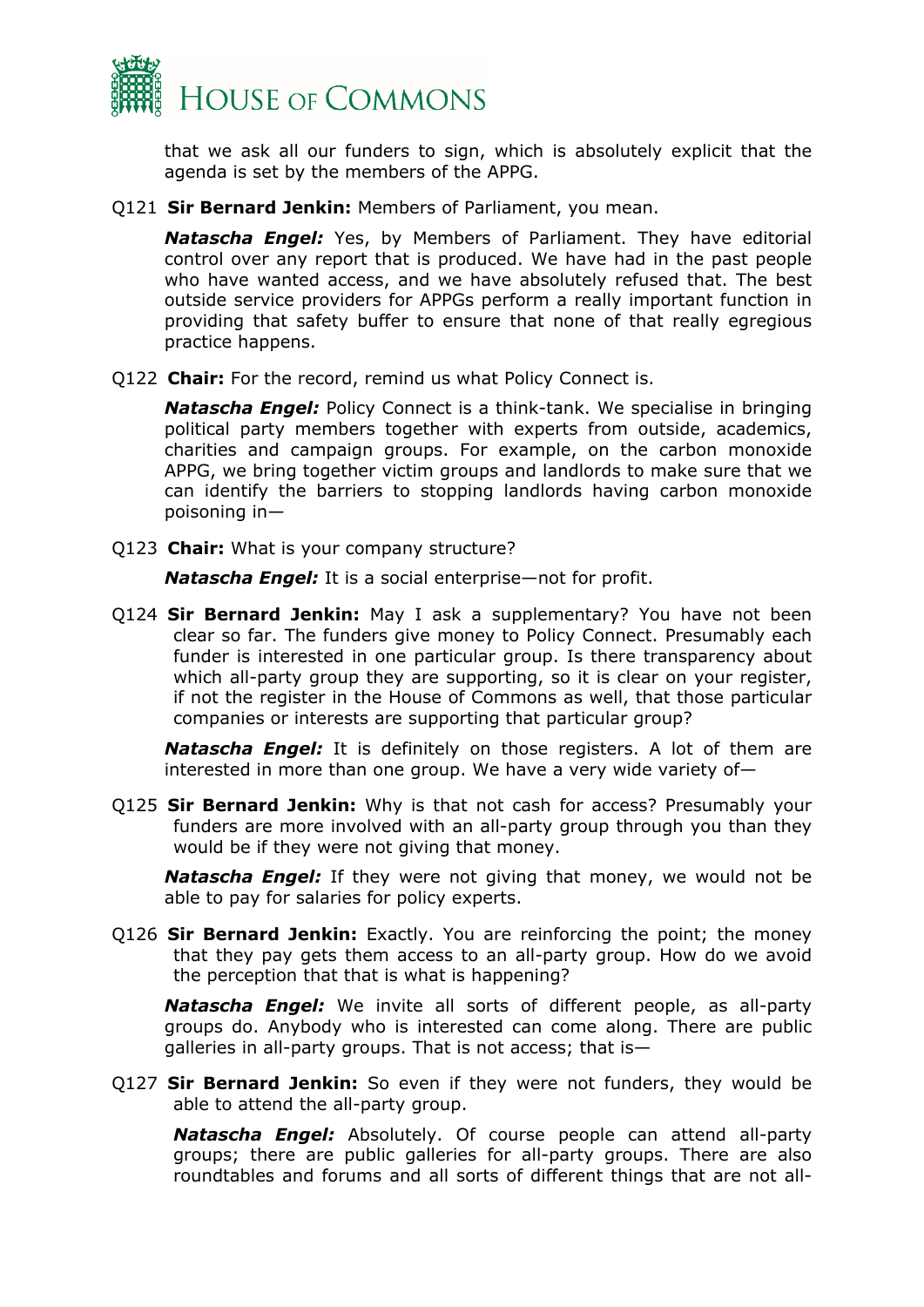

party groups. I think it is really important that as many people as possible can attend those all-party groups. There is no direct access to individual Members or Ministers or anything like that, and I think that is where the real problem is.

Q128 **Sir Bernard Jenkin:** So it would be up to the Members of Parliament to make sure that they were not favouring the funders but genuinely running the all-party group, on a funded or non-funded basis, for everybody interested.

*Natascha Engel:* Yes, absolutely. All we do is facilitate the forum. It is like saying that if you invite people to a Select Committee inquiry, that is giving them access to it. They are providing that forum for those ideas to be shared.

Q129 **Mrs Banks:** Natascha, you said a couple of things that I want to clarify. You said that there is not cash for access, but then you mentioned briefly that it depends on how much people pay. Do you have membership tiers—

*Natascha Engel:* Absolutely not.

**Mrs Banks:** —or is it all one level?

*Natascha Engel:* It is actually according to how much people can pay. Some organisations are very large and some are very small. It is absolutely not tiered, and it does not give people more access or less access. This is in order to participate in forums and share ideas; it is no more than that.

Q130 **Mrs Banks:** So the amount they pay is dependent on the size of the organisation or the amount they can afford. Or is it a standard—

*Natascha Engel:* No, it is what they want to pay. There are lots of different tiers. Some people pay £175 a year; others pay a lot more than that. It just depends on what they want to pay, what they are able to pay, and how much engagement they want to have, but there is absolutely no idea of tiered access at all.

Q131 **Mrs Banks:** To clarify, you said some pay £175 a year and some pay much more. If they pay much more, are they much more involved, or is it a standard—

*Natascha Engel:* They can be. It depends on how much engagement they want to have with an APPG and the policy making. For example, the manufacturing APPG, which has been going for a very long time, does lots of different inquiries into different issues. Some members will be more interested in engaging with the ideas of those issues than others. It just depends.

Q132 **Mrs Banks:** Could the members who paid £175 engage and have as much impact as the members who chose to pay significantly more?

*Natascha Engel:* Absolutely, and they do so.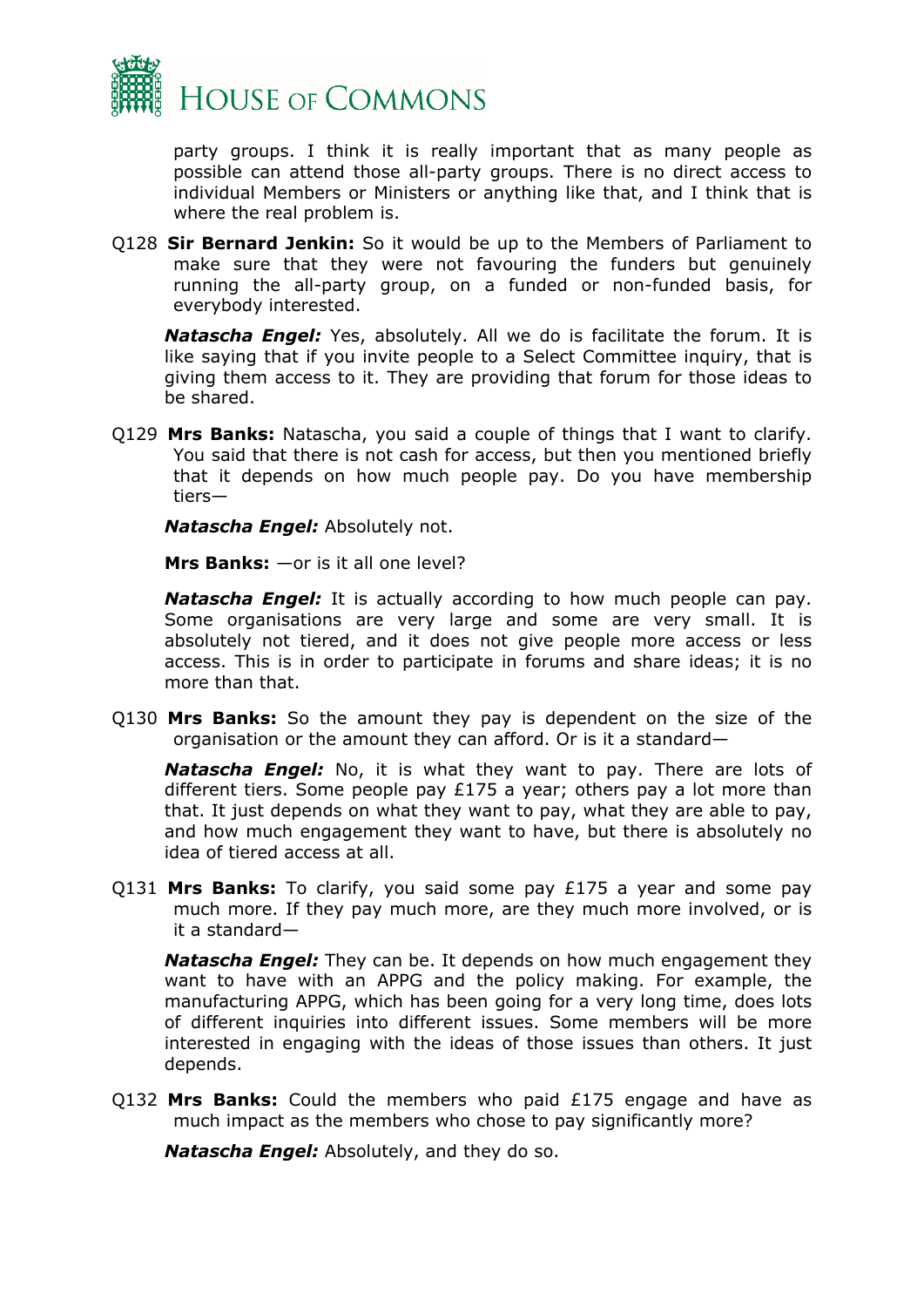

**Mrs Banks:** Thank you.

#### Q133 **Chair:** Danny?

**Danny Stone:** As far as I see it, antisemitism is a national issue. I have briefed people in this room, and I would be doing that anyway. The work that we do exists irrespective of whether there is an APPG, so it is not cash for access. The access, in as much as MPs want to hear about antisemitism, is there from those who are willing to provide it; there is no cash in that. The benefit in kind that the APT provides allows us to bring those MPs together so that we can detoxify some of the potential partisan activity around antisemitism.

The all-party group on antisemitism has established a framework whereby the leadership take on issues within their own parties. That is what is so great about the all-party group. John Mann, now Lord Mann, set that precedent—that he would take this on in his own party—as a then Labour MP. Andrew Percy wrote not long ago about concerns he had about the use of the phrase "cultural Marxism", and he has referred people for training. Catherine McKinnell has sought to speak out about antisemitism in the Labour party, Lisa Cameron in the SNP and Liz Saville Roberts in Plaid. It provides that forum so that it is the best of Parliament, where people are able to engage and work in a cross-party way.

In terms of the measures that prevent any conflict of interest, we have a memorandum of understanding between the all-party group and the Antisemitism Policy Trust. That is on our website. It is very clear about the fact that we do not dictate the agenda for the group—the members do that—but it also includes relevant details on GDPR and staffing. For example, it sets out that I am responsible to the trustees of our charity, although I must obviously be responsible when the co-chairs of the allparty group call me in on something as the secretariat. It is very clear. We also, at board level, have a conflict-of-interest policy of our own at the APT, and we have been talking about strengthening that. And—this was a recommendation I had for the Committee—I went through all the all-party group rules, noted where or how I thought we were keeping them and sent that to the registrar. The registrar came back and said, "Actually, that's not a service that we provide—to check or audit you," and I wondered whether that might be something that they could do. I appreciate there's a lot of all-party groups, and I don't want to give anybody any more work, but it felt like a transparent and appropriate thing to be doing to say, "Here are your rules. This is how we are keeping them. Can you just tell us that we are doing okay, or is there something that we should be doing better?"

Q134 **Chair:** You will have noticed that the number of APPGs has gone up from four hundred and something to six hundred and something—we have almost as many APPGs as Members of Parliament now. I don't want to enter into a discussion about the nature of antisemitism, because we could be here for a very long time and I think you know my views anyway, but have people attempted to set up competitor APPGs in your field, as it were?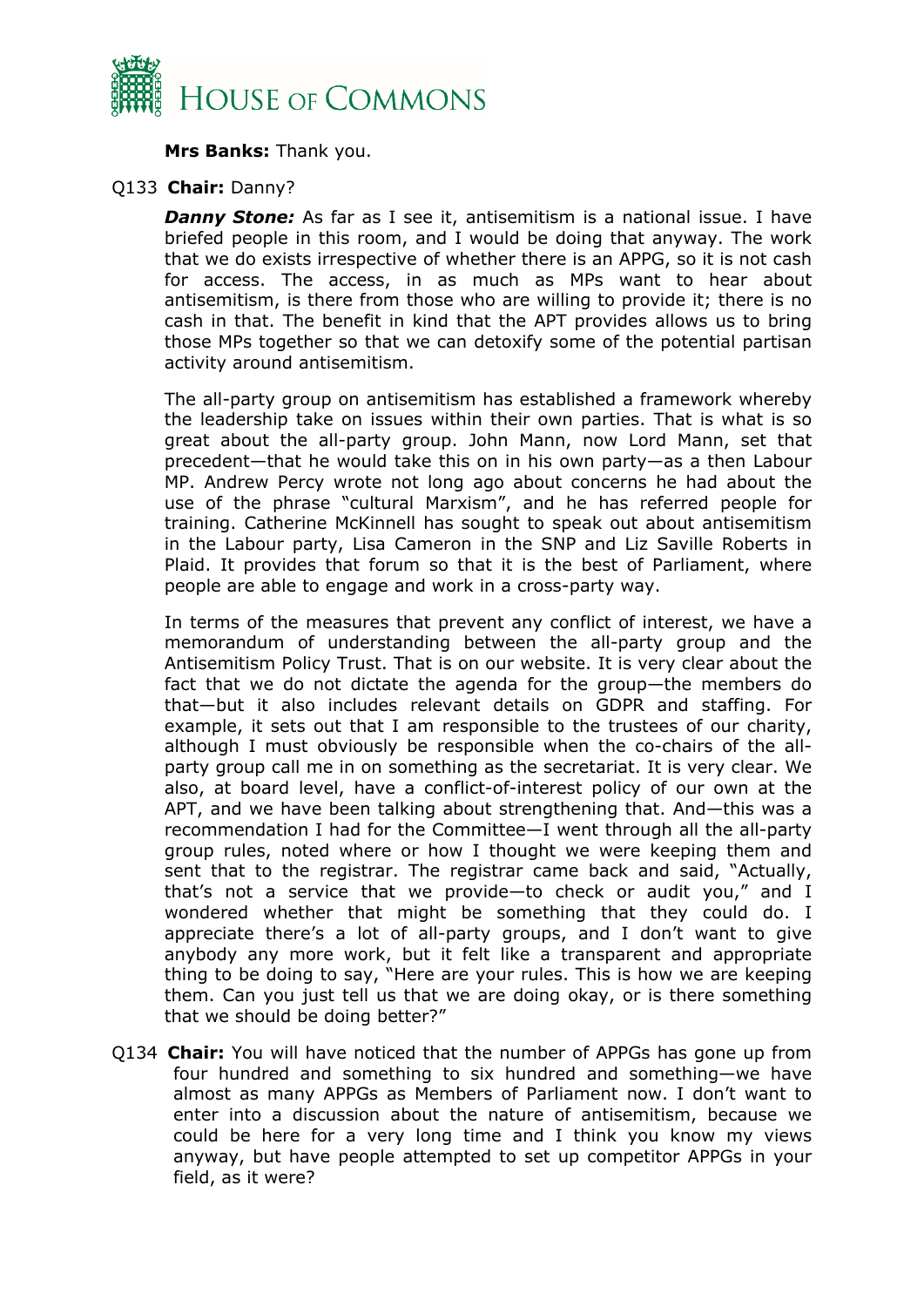

*Danny Stone:* No. There are other relevant APPGs. There is one on British Jews, for example. I suppose, theoretically, people could do that; there is nothing in the rules, as I understand it, stopping it happening. But not to the best of my knowledge, no.

**Chair:** Marisa?

*Marisa Heath:* We do have that problem—the subject of the question you have asked. Sometimes—

**Chair:** Marisa, you are going to have to speak up. It's very difficult to hear you.

*Marisa Heath:* I'll speak much more loudly. We do have that problem, in that we try to be an animal welfare APPG that is practical and reasonable, but sometimes those from the animal rights perspective come in and say, "We want to have a position where we have a ban on eating meat," or something, and our APPG may not agree and then they say, "Well, we'll go and set up our own APPG. It's not difficult. We can do it. We just need a Member of Parliament and we'll have a conflicting one." We have faced that problem a few times.

Going back to the questions on funding, I won't repeat the point on transparency, because it has been covered well and is obviously key. I would say the way we run ours is through fairness of access. Until 2015, we were funded solely by the RSPCA, and we made a decision at that point that it was not the fairest way of doing things, so we set up a board of what we call advisers, who sit with our political officers. That is the British Veterinary Association and other big groups like that, which we believe represent the animal welfare sector. They all pay a contribution as well, and it goes into a set bank account, which is the APPG bank account. That pays for me and the running of the group, and we report back financially to all of that board and the officers every time we meet. We have board meetings about four or five times a year—not so frequently during covid. What we have tried to do is get away from having a sole funder and have more than one funder. While the RSPCA is still the greatest funder of the group—quite significantly still the greatest—we have made it a broader playing field, where all those members have a role in setting our agenda for the year and our work plan.

What we have also done is make sure that I am answerable to the officers. I will go to the board and say, "This is what I think the work plan should be. This is where we should be going." They give me their advice, but at the end of the day, it is the officers who make all the decisions. They tell me what they want me to do; I don't answer to—

Q135 **Chair:** You mean the officers of the APPG rather than the board?

*Marisa Heath:* Yes, the officers—the political elected. It has to be the elected chair and vice-chairs, basically. Those are the ones who have the authority over me to say you should or shouldn't be doing this, but they will listen to the board to get their guidance from the expertise of what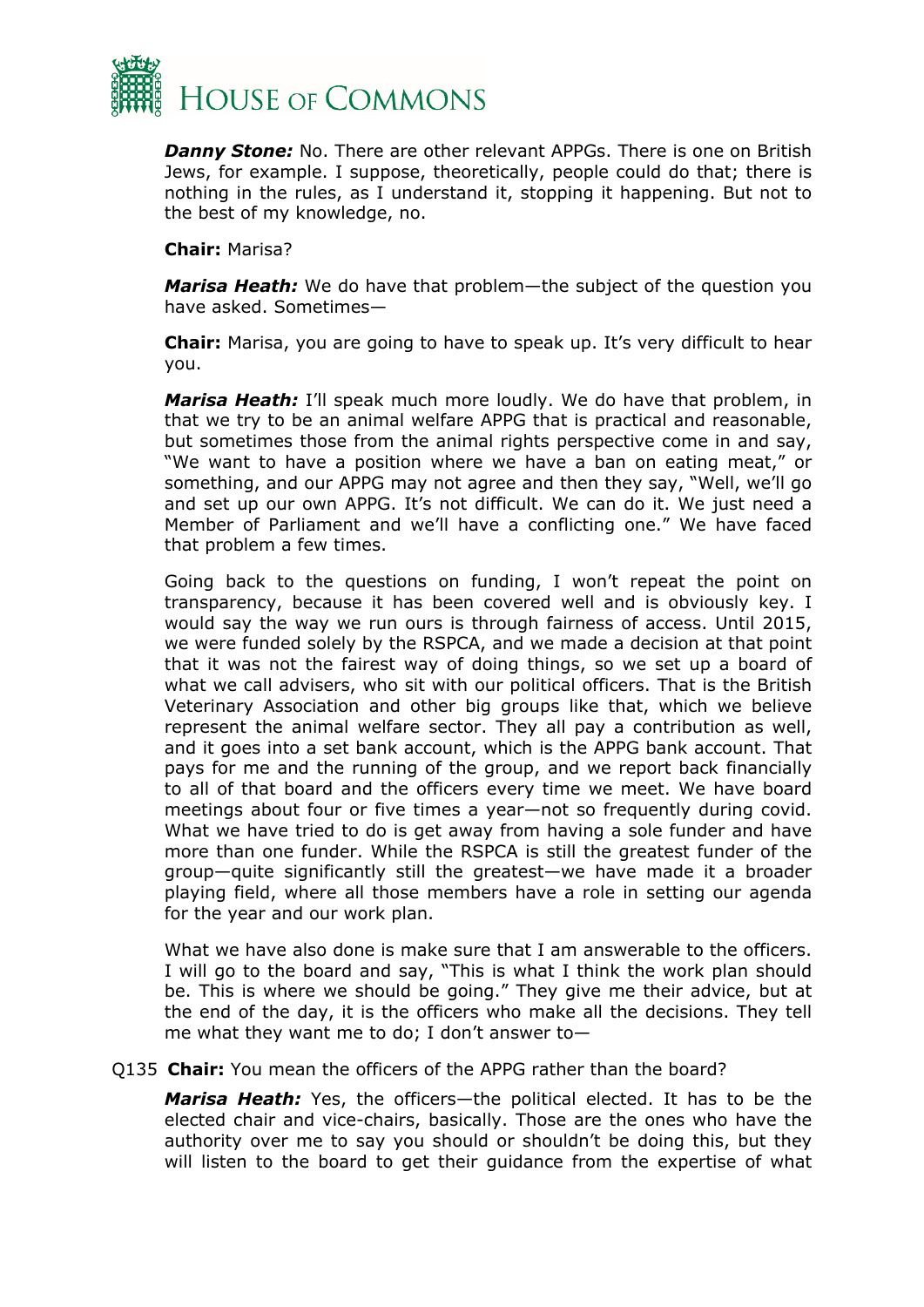

they are doing around animal welfare issues. We changed the way we run our APPG to make it a bit broader, in terms of that access.

Q136 **Andy Carter:** I should say that I chair a number of APPGs, although I don't think I am involved in any of the ones that any of you are responsible for. Marisa, can I pick up on your point? You said, right at the end, that you changed the way you operate. Do you think that the current rules make it clear that it is the responsibility of an APPG chair, a Member of Parliament, to set out the agenda for APPGs, or do you think that there is some confusion around that?

*Marisa Heath:* I don't think it is completely clear. We decided to do that because we felt it was best practice, but it is not completely clear, and I know a number of APPGs don't operate in that way.

Q137 **Andy Carter:** You talk about best practice; I think it is actually the rules that that is how it should occur.

Can I put the same point to the other witnesses? I am particularly concerned about APPGs that have sole funders. I wonder whether you have any of those organisations. Natascha, I will come to you first because you have the broadest number of organisations. Do you have any situations where you are the secretariat for an APPG and it is solely funded by one organisation?

#### *Natascha Engel:* No.

Q138 **Andy Carter:** Is that something that you have deliberately done—that you have not gone down that route?

*Natascha Engel:* We find that having a large number of funders means that we avoid that problem—definitely. We have a huge diversity of different types of funders, different sizes of organisations, different types of organisations and different amounts that they fund. We have avoided the issue that way, so I do not think it is really something that applies to Policy Connect.

**Suzie Tucker:** The NMDC is the sole funder of the APPG, because we provide the secretariat. We are funded by our members. As I mentioned earlier, that is all quite transparent on our website.

Q139 **Andy Carter:** For me, as a Member of Parliament, the purpose of APPGs is to help inform me of issues in that sector. Are you clear with parliamentary members of the APPG that you are giving the view of your supporter, or do you look to bring in other speakers outside that financial supporter?

**Suzie Tucker:** Yes, we do work with other bodies. We are conscious that the NMDC represents one part of the museum sector. We represent lots of the biggest museums—the national museums and the big regional ones but we are quite explicit that the APPG is for all museums. Although we provide the secretariat and we do not represent every museum in the country—there are about 2,500 museums—we work very closely with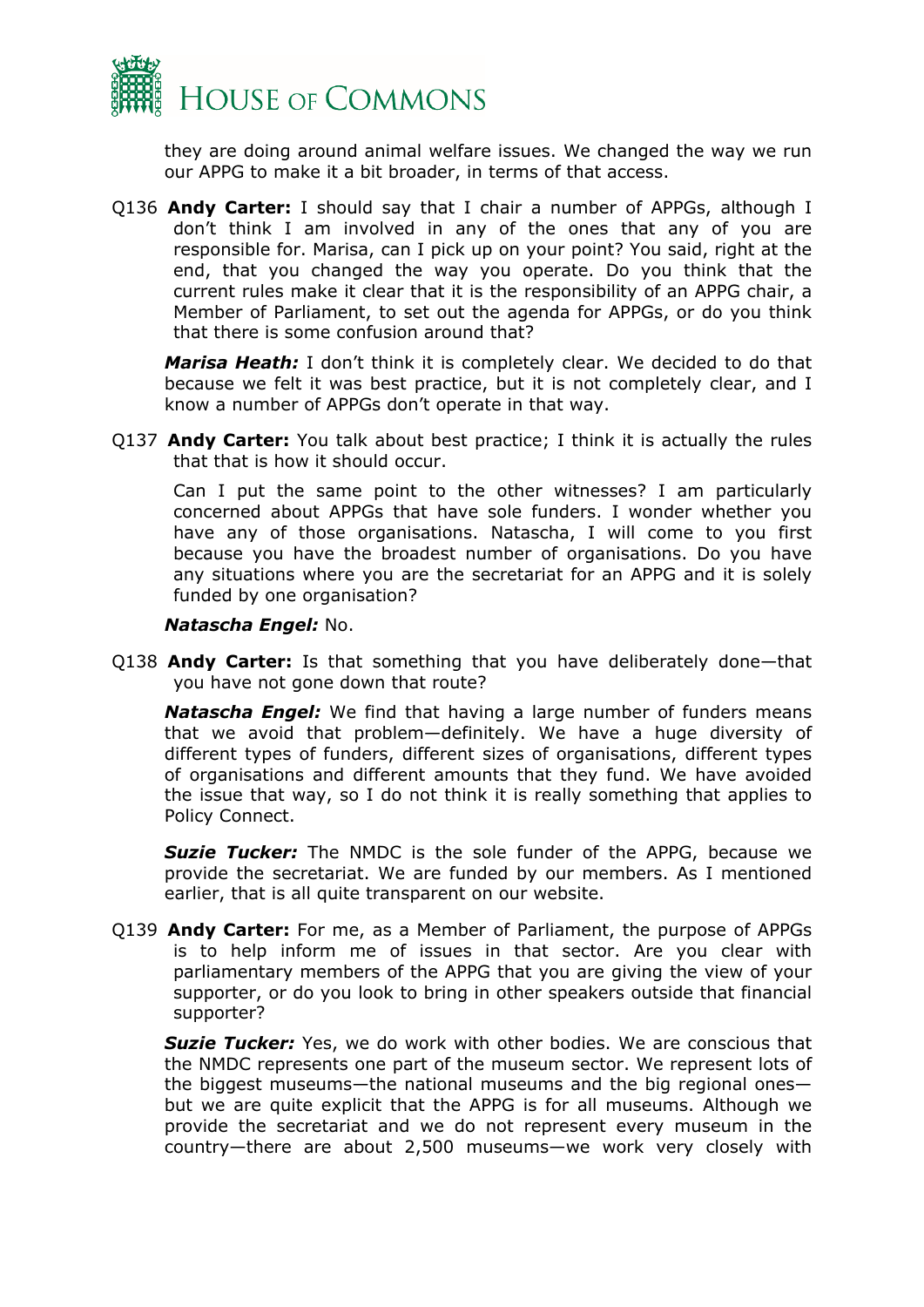

other sector bodies and we are very explicit about doing that. It is about the entire sector, not just the bit that we represent.

#### **Andy Carter:** Danny?

**Danny Stone:** People could go on the APT website and see that we work regularly with the Community Security Trust, the Union of Jewish Students, the Board of Deputies and the Jewish Leadership Council. We do not profess to have all the answers or want to be the only voice in the room. It is not about that for us—it is more about ensuring there is the wide knowledge.

On the wrestling front, everyone who represents a constituency here will have a wrestling promotion in their constituency, and each of those promotions wants a seat round the table in terms of telling MPs about the problems in the industry, of which there are a number. As a volunteer, I work to get those voices together for the MPs as much as possible.

Q140 **Andy Carter:** What could we put in place to make sure that all-party groups are genuinely led by MPs and not by external organisations? That is my understanding of how it should be.

*Danny Stone:* At the moment, there is not really a strong feedback loop. MPs do not have to report on what their all-party groups have been doing, for example. Loth as I am to suggest that MPs have more work to do, that might not be a bad idea. If there were an annual report back on what our group has been doing, at least it would focus minds.

*Natascha Engel:* To go back to your question on clarity about responsibility, it depends on the experience of the chairs of the all-party groups. You have some people who come in who are brand-new and who are not themselves that clear. An organisation like Policy Connect, which has been around for over 25 years, has quite a good institutional memory. For us, it is really important that the reputation of the APPG enhances the reputation of Parliament. Therefore, it is absolutely in our interests to make sure that it is really clear at the APPG that it is the chairs and the elected officers who decide everything, from the agenda to everything else.

Q141 **Andy Carter:** How would you manage a situation where a chair wanted opinions voiced at the APPG that were contrary to your financial supporters' opinions? For example, on a contentious issue, there may well be a very different view from a number of organisations that the chair wanted to bring in. Would you be happy to put that to your financial supporters?

*Natascha Engel:* Absolutely. It isn't about bringing it to the financial supporters. That is the role of the APPG. If that is what they want to produce in the report, that is what they produce. That is neither here nor there for the funders—absolutely not.

*Suzie Tucker:* I feel that that is part of the deal with an APPG. We support the chair, but it is the chair and the members of the group who set the agenda. In the scenario you described, which I am pleased to say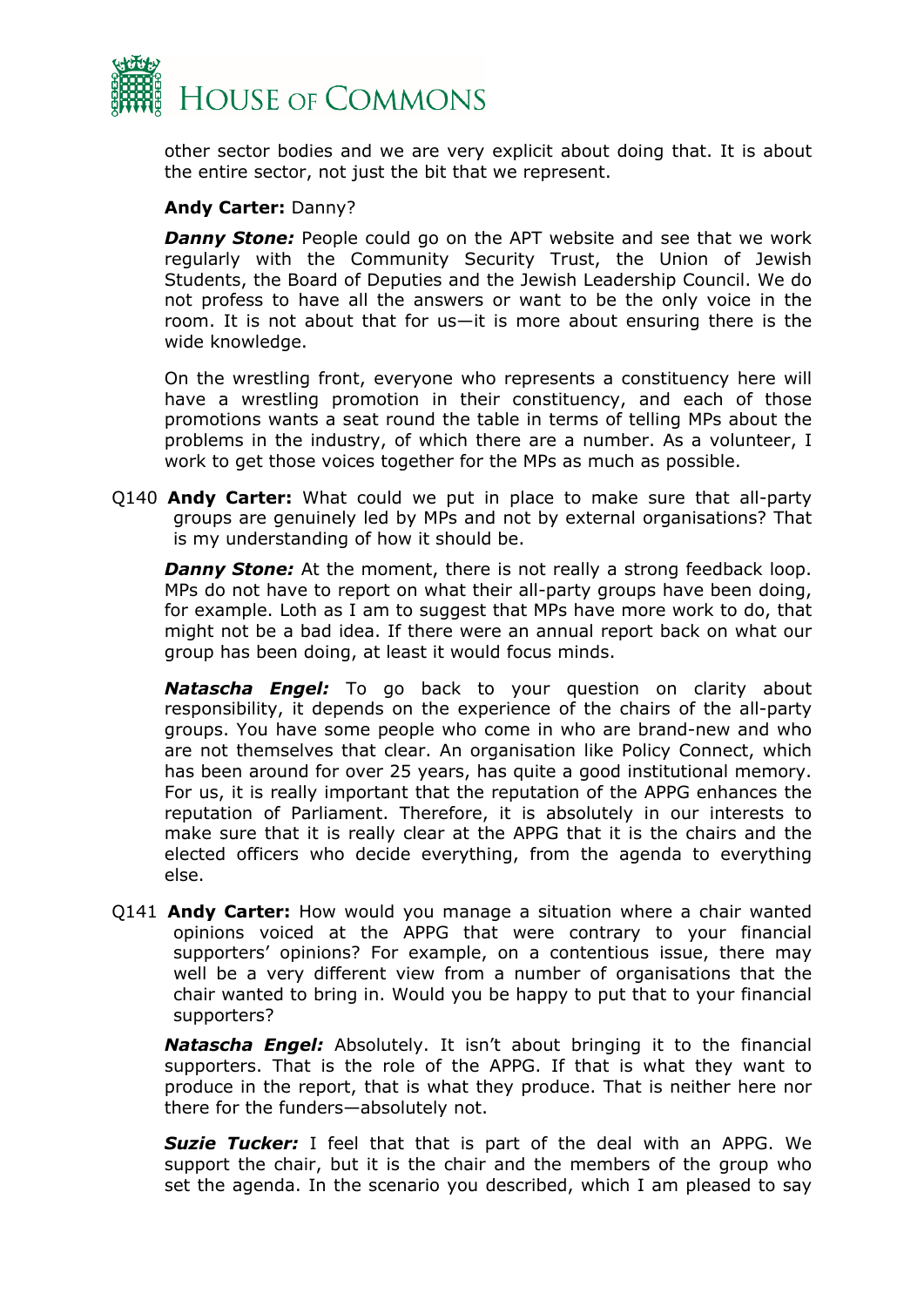

has not arisen for us, we would offer one of our members to speak, to give the view from our sector.

Q142 **Michael Maguire:** I have a quick question for Natascha. Forgive me if I have got this wrong, but I want to develop something that Bernard asked earlier. I have just had a quick look at your website, and I can see a list of funders, but I cannot see who funds what. If we take an example—and I am picking these out at random—Manchester Metropolitan University funds in excess of £60,000. It does not tell me where that £60,000 goes, which APPG it is related to.

Secondly, coming back to the point made earlier by Tammy, are you saying that AbilityNet, which funded less than £5,000, gets the same service as someone who funds £60,000? If so, is that not cash for access?

*Natascha Engel:* They definitely do get exactly the same service. What might need to be clearer is that we have memberships—so funders pay for memberships—but also there are different projects that we do, but those are independent of APPGs, strictly speaking. We put that all together. We declare every single piece of income that we get in those funding bands, but not every single penny allocated to which APPG it goes to. The issue is that we generally provide secretariats for APPGs: we do not have one funder funding an APPG directly. That is in order to avoid exactly what we are talking about here—that there is one dominant funder per APPG. We avoid that by—

Q143 **Michael Maguire:** From a transparency point of view, I do not know who funds your APPGs. If Manchester University is giving £60,000 or £70,000, I do not know where that money goes. I am not asking for an answer, but you need to tell me if it is yes or no.

*Natascha Engel:* You are absolutely right. It goes into a main pot from which we provide the support for APPGs. What we do is declare the administrative and staffing costs, like everybody else does, when we set up those APPGs, and those declarations are made from Policy Connect, but it is also partly in order to break the link between one single funder and one APPG. It is really a safety net.

Q144 **Michael Maguire:** Did I misunderstand your answer to Sir Bernard's question, that you can disclose a direct link between the funder and the APPG? You cannot do that?

*Natascha Engel:* No, you can't. What you do have is all the funding that we receive and all the work that we do, and all the APPGs that we provide services for, are all there. That is all declared.

Q145 **Chair:** I thought it was interesting when you said "When we set up an APPG". Maybe I am being a bit puritanical, which is not my wont, but I want APPGs to have sprung independently into the mind of an MP or a peer, who decides that this is an issue that needs to be addressed and then goes about trying to find some means of resourcing that.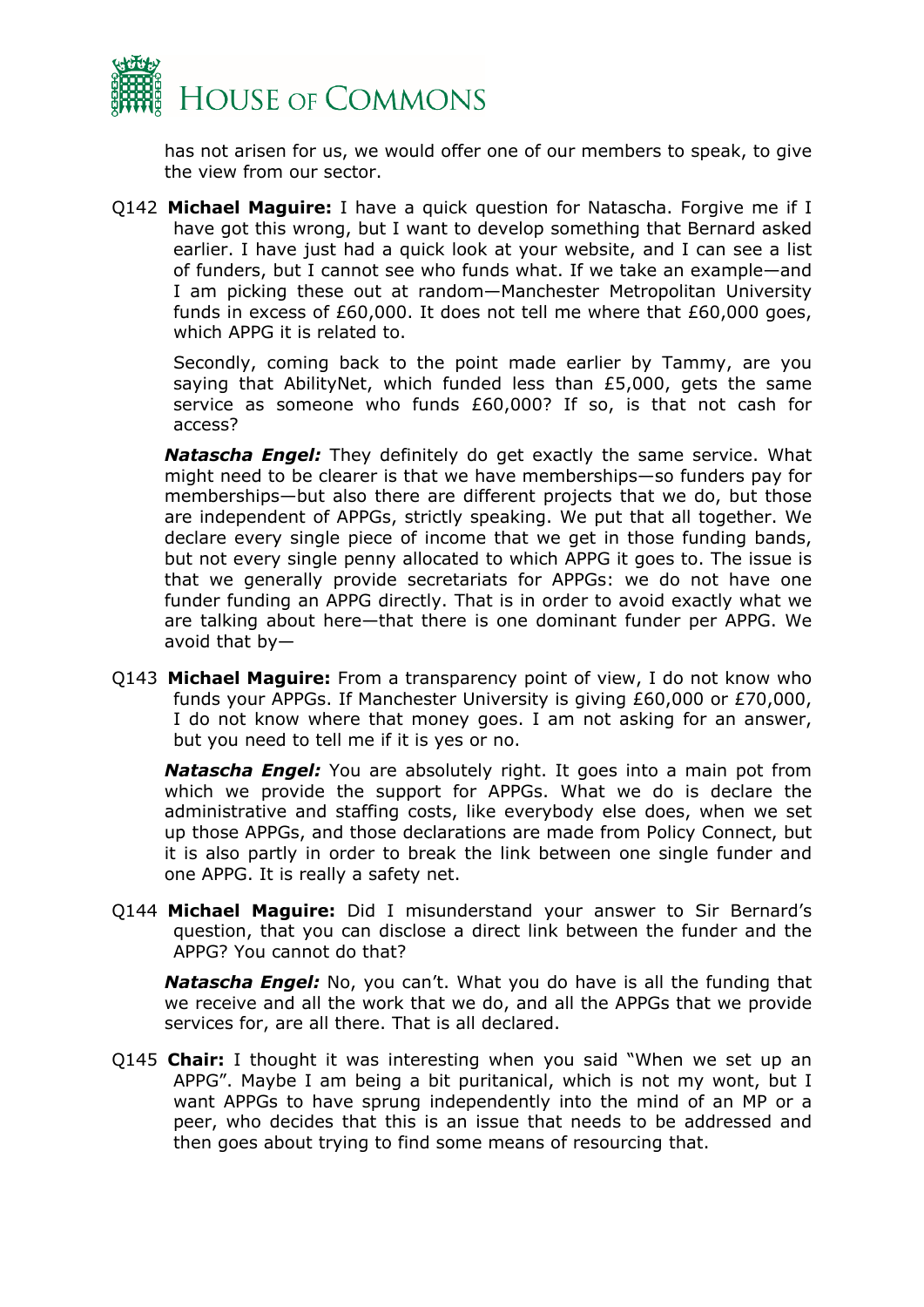

*Natascha Engel:* I hope I did not say that we set up APPGs: we service APPGs, we do not set them up.

**Chair:** You said, "We set them up".

*Natascha Engel:* I am sorry if I did.

Q146 **Chair:** I am sure all of you will be aware of the 200 new ones that we have had in the last year, sometimes cutting up into little bits—so manufacturing is cut up into 20 different parts, and so is cancer. It sometimes feels as if what has happened is—not in your set of circumstances—that a public affairs consultancy has gone, "Aha, I know a good way of pushing the agenda of such and such a trade body, and I bet you they'd pay for it too. This is the way to do it." Is that a danger?

*Natascha Engel:* Not as long as it is absolutely transparent where the funding is coming from. Certainly in our case, it would be MPs and peers sitting down together and wanting to set up an all-party group and then finding a secretariat, if that is what they want to do. Generally, they bring in people who have an expertise in a certain area, hence you have animal welfare and museums. As long as it is absolutely transparent who funds the organisation that is providing those APPG services, I think that can be a good thing.

Q147 **Michael Maguire:** But it is not transparent as to who funds the APPGs.

*Natascha Engel:* No, but it is transparent who funds Policy Connect and who provides the secretariat.

**Chair:** Rita, Alberto and then Paul. Rita first.

Q148 **Mrs Dexter***:* Suzie, I want to ask you a question that might also be relevant to Marisa, but I am not sure. Is the LGA as involved as your organisation with assisting the APPGs? Drawing on what you said about the fact that you do not represent all museums, presumably local authorities must be a significant owner, as it were, of museums, and must have a significant interest in the work of the APPG. Or that is what I would like to imagine as a long-ago local government officer. I was wondering how it works. The same might be true in the context of your work. You are a serving councillor, so you might have a particular perspective on that. That is a very specific question about how you work with other bodies with an interest if you are providing the secretariat services.

On my second question—I am a lay member of the Committee and not an MP—APPGs feel like a curious animal to me. My colleague, Alberto, has explained to me in the past that the one thing they are valuable for is providing opportunities for cross-party working. Natascha, you referred to that earlier. That seems a good thing in principle. I do not think it is very visible externally.

Many things are curious about this system. It feels like some MPs are members of 50 or 60 APPGs, and that feels like an oddness. Do you think there ought to be any limits on the number of APPGs that Members can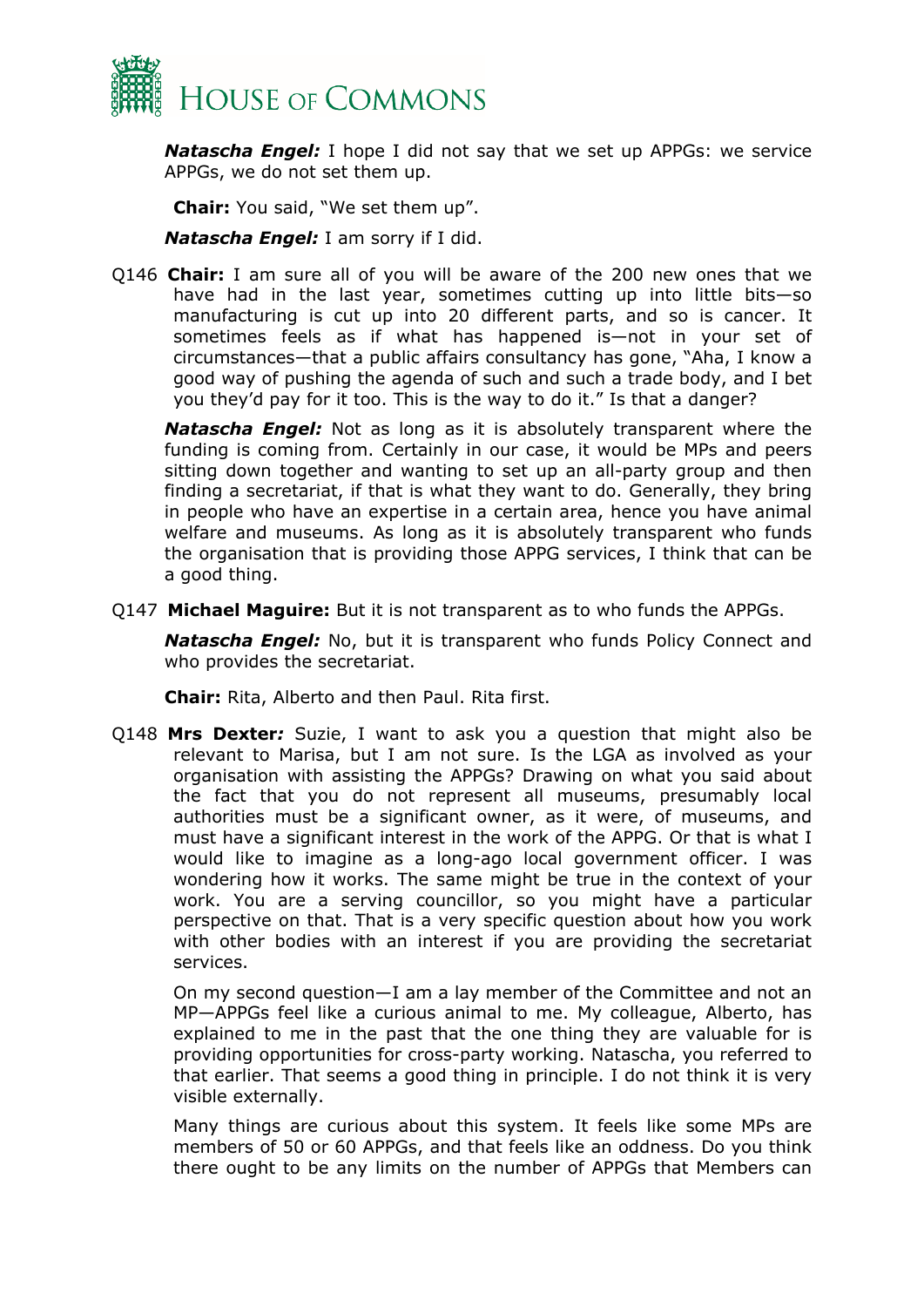

be a member of? Or should there be a limit on the number of members of an APPG? In your experience, are all members of APPGs that you are involved in valuable? Do they earn their place?

**Chair:** And can you name the ones who aren't? *[Laughter.]*

**Mrs Dexter***:* The other thing I am interested in is effectiveness. In my past career I was involved in the fire service. The recent death of David Amess has reminded everyone of the work that he did in relation to chairing the fire safety and rescue APPG. We know that he wrote dozens and dozens of letters to the Government saying, "We are telling you this and this will end in disaster." It got to the point where they did not even get a reply to their letters to the Government, so I am interested in the question of effectiveness. I can see from your point of view, providing secretariat services, why APPGs would feel very valuable in one sense. They justify your existence, don't they?

But if I look at it from the other end of the telescope, is it valuable? I would value your view on that.

*Suzie Tucker:* First, lots of our members are local authority-run museums, so they are part of the local authority themselves. We speak to the LGA a lot as a sector body. We have a lot of conversations with other sector bodies. I don't think they have attended a meeting, but we had a specific meeting, for example, on civic museums and the role that they play—the majority of those are local authority funded—and we worked with other sector bodies and with our members. The Local Government Association knew about that session, so we have informal links. Local authorities are absolutely the biggest funders of museums in the UK, so they are a huge stakeholder.

In terms of opportunities for cross-party work, I don't feel I can comment on whether we should limit the number of groups that an MP is a member of. We are delighted that we have got about 75 members in our group. It was really important to us that it was cross-party. We were careful to make sure that our vice-chairs and officers are cross-party and that both Houses are represented. I would say that, probably in common with most groups, there is a real mixture in terms of engagement and activity of members. It is a little bit hard for me to say. We have only been running our group since about six months before the pandemic, so we have been able to have very few in-person events, and that has obviously had a big knock-on effect. It might be different in normal times.

Q149 **Chair:** Can I check on your events? They are by invitation, aren't they? All APPG events are by invitation; they are not public events.

#### *Suzie Tucker:* Yes.

Q150 **Chair:** One of the dangers about that is that it does potentially look like access.

*Suzie Tucker:* Yes, and that is something that has obviously been slightly affected by the fact that we have had to do things remotely, so there is a very different set-up in terms of the number of people.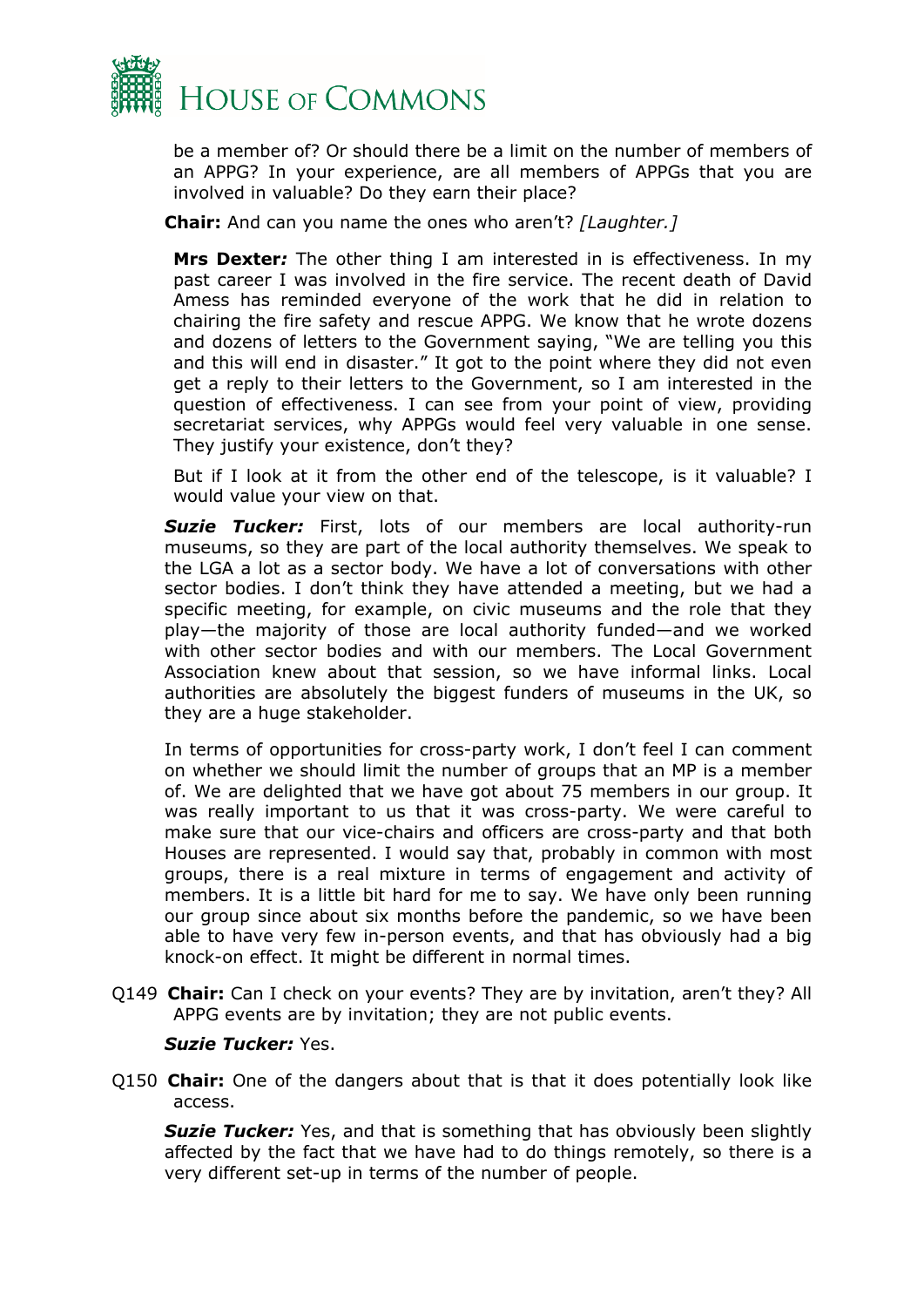

Q151 **Andy Carter:** Can I ask about that? Let's say you were doing a Zoom event about British museums for the APPG. Would you promote it on your website? If a member of the public emailed and said they would like to view that, would you allow them to do so?

*Suzie Tucker:* We haven't promoted them to members of the public. We put in on the APPG website, but I think it is probably fair to say there is not a huge public audience for that.

Q152 **Andy Carter:** If it was an event in a room like this and a member of the public wanted to come in and watch it, would you allow them to do so?

*Suzie Tucker:* I cannot comment on that, because we have not had the opportunity to do that. We have not been able to have any events in person, so I do not actually know. Perhaps colleagues might be able to advise. We have only run virtual meetings, and those are by invitation only. We do invite representatives from our sector, because we think that is useful for both sides. There is an all-party notice, so that any members of the group can attend.

**Chair:** Shall we go back to answering Rita's questions?

*Suzie Tucker:* I think the last part of the question was about effectiveness. Again, our group is quite young, and it is always very difficult to say in advocacy and public affairs work which influence was the strongest. But in terms of things such as letters to Government, I know the chair of our group is keen to use the group to further the interests of museums. One example might be the museums and galleries exhibition tax relief, which has been a real benefit to the sector, to promote new exhibitions and the creation of new displays. It had a sunset clause on it that was due to run out next year, so that was a very concrete policy area that we could brief our APPG on, and the chair could write a letter on behalf of the group, saying that was something that he would really like to see changed. I am pleased to say that did happen, although I could not confirm if that was just down to—

**Chair:** I should say I'm a member of the group. For all I know, I might be an officer.

Q153 **Mrs Dexter:** Did you say the LGA was a member of your organisation?

**Suzie Tucker:** No. Our members are only museums, but lots of our member museums are local authority-run services.

**Chair:** The others can answer. Let's start with Danny.

**Danny Stone:** I think you said that the APPG justifies our existence. Did I get that wrong?

**Mrs Dexter:** I did say that, actually.

**Danny Stone:** That is not accurate, because the APT exists, as I said, without the APPG. We work with the APPG because of the benefit of crossparty working on antisemitism, but we would be—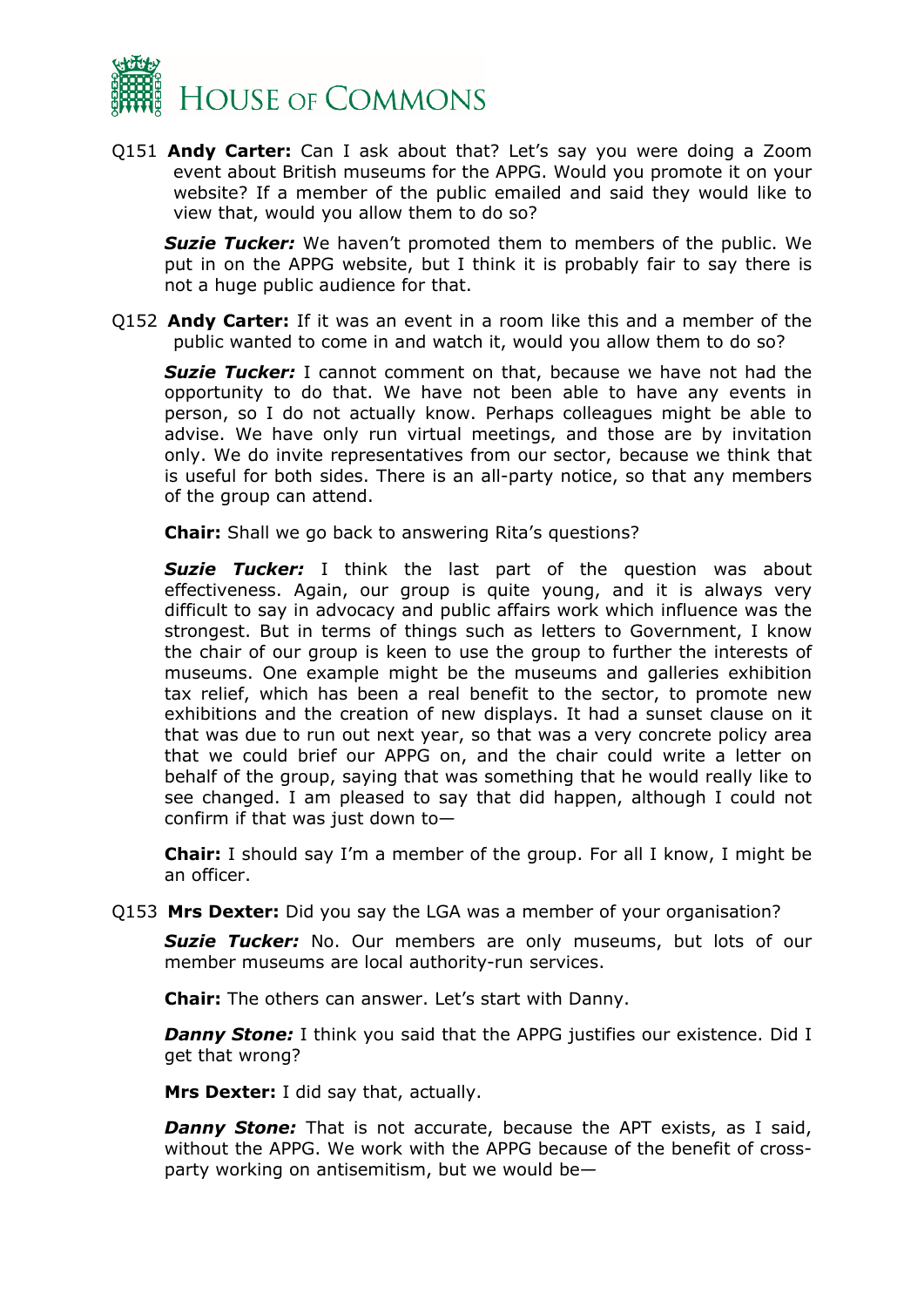

**Mrs Dexter:** It justifies your existence as a secretariat.

*Danny Stone:* Well, I suppose. Yes, that is different.

In terms of visibility, it is shame that you have not seen the cross-party working, because on wrestling, for the first time ever, you saw Mark Fletcher and Alex Davies-Jones. They had articles in the newspaper and were on the radio talking about the issues with wrestling, which is an unregulated industry in the UK, and they were doing that on a cross-party basis. We have pictures on our website, which sometimes get into the press, of MPs working together on antisemitism and seeking to address it together and jointly. As I say, we have co-chairs at the moment, who are Catherine McKinnell and Andrew Percy. They do joint op-eds and what have you.

In terms of effectiveness, an APPG is only ever as effective as the chair can make it. It is about the Member driving the issue or agenda or giving their time to it, in my view. That is why the APPGs on antisemitism and on wrestling are so effective. Mark Fletcher, Alex Davies-Jones, Catherine McKinnell and Andrew Percy put a lot of time and effort into it, because they care about this stuff. In terms of what that then does, in wrestling there has been a "Me Too" movement speaking out. There have been welfare issues, health and safety issues and the gender pay gap. For the first time ever, we have seen the Health and Safety Executive take an interest. We have seen Government Departments take an interest in trying to provide some kind of structure in that space, which is excellent. On antisemitism—

**Chair:** Sorry, Danny, but we are running short on time. Natascha, do you have something to add to what the other two have said? Then we will go to Marisa.

*Natascha Engel:* Very briefly, not every MP is either a Minister or shadow Minister or sits on a Select Committee. MPs want to pursue important policy issues, such as fire safety, contaminated blood and carbon monoxide poisoning, on behalf of their constituents. APPGs are a brilliant way of doing that.

I definitely would not limit the number of APPGs that an MP can sit on that is up to them. It is a separate question about how valuable the product is and what comes out of it. If there are ways of reporting what an APPG does, then great, but I would not limit the numbers.

#### **Chair:** Lovely. Marisa?

*Marisa Heath:* Very quickly, I would not limit the numbers, but I would do something around the officers. There are a couple of APPGs where the officers have been pressurised to become an officer. In other words—"We can't run this group without you doing this; please, please, please—" Then the officer never engages at all and the meetings are run by perhaps one MP, if that, for the whole year and there is no proper engagement.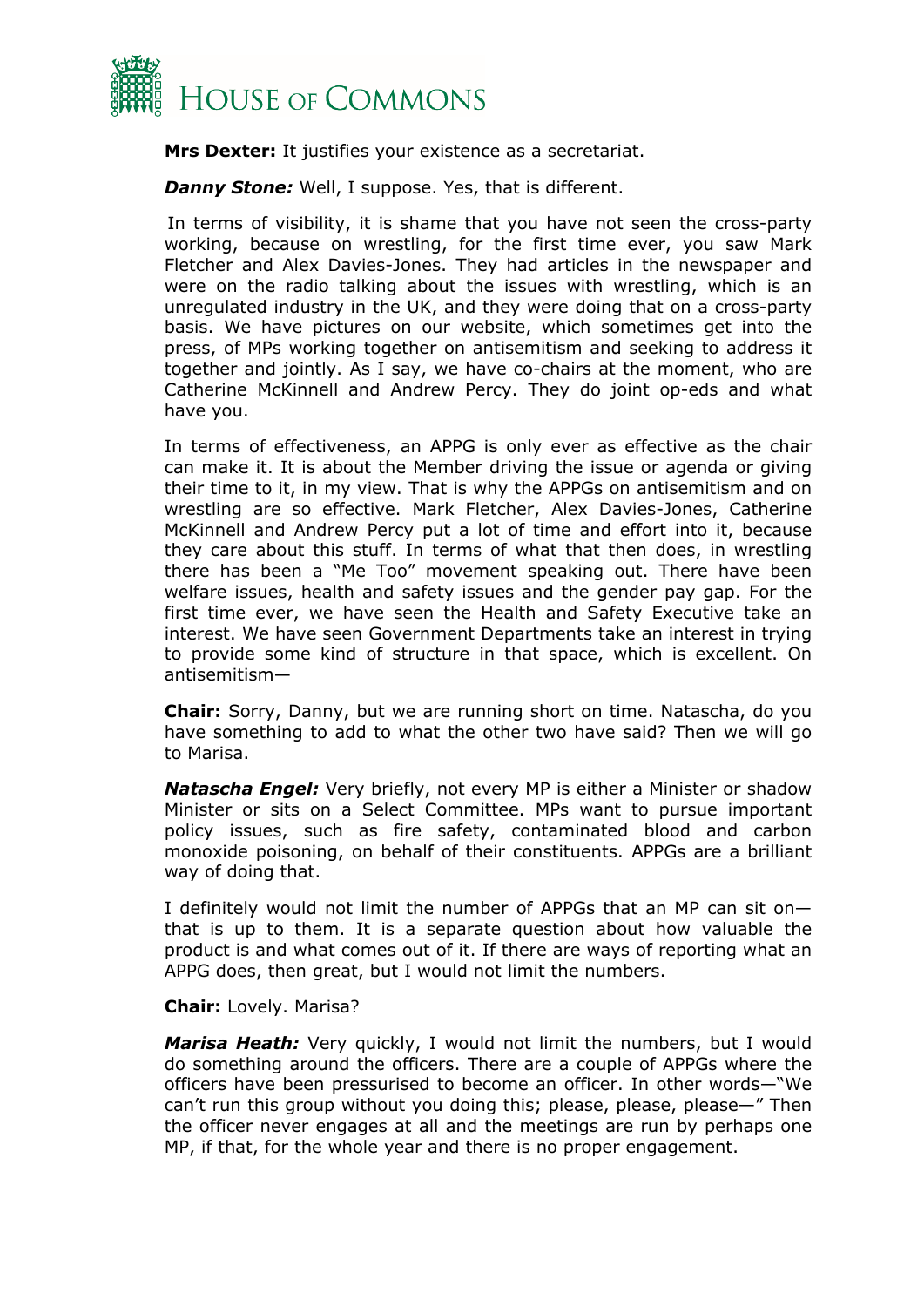

Officers should become officers on account that they are going to engage and do things, such as get involved with the inquiries, attend the meetings, sign off the end-of-year financial reports and that kind of thing. They should be hands-on as officers.

Q154 **Alberto Costa:** Good afternoon and thank you very much for coming before this Committee. I greatly value the work that each of you do within your organisations to help the democratic process of our country. I think APPGs are an invaluable way for legislators to further their interests and knowledge in areas, and ensure policy is drafted that assists our country's needs. Without individuals like you, unfortunately some APPGs are very unsuccessful.

I should declare that I am co-chairman, with Tonia Antoniazzi, of the APPG on medicinal cannabis. We are trying our best to push the Government to allow the NHS to prescribe medicinal cannabis free to seriously ill children for their epilepsy. I could not do that work without a secretariat on board.

I am also chairman of the APPG on microplastics, and we have a fantastic secretariat in the Women's Institute, without which we would not be able to draft reports, bring stakeholders together and discuss issues about trying to tackle the scourge of microplastic pollution. I introduced a tenminute rule Bill trying to get washing-machine filters for all microfibres, following a campaign that the Women's Institute first alerted me to five years ago. So, APPGs have an important role in the life our country.

The question I have for each of you is how can we ensure that we maintain valuable all-party groups that are able to promote the good activity that they do? There is the point about how to promote and should we be promoting more. That costs money. A website costs money and having people working to bring stakeholders together costs money, even if that is in kind, as Danny was talking about in the role that he plays.

How can we do that but, at the same time, ensure that for the purposes of our Committee we have absolute transparency? Even if people are financing all-party groups, that does not mean there is something fishy about that. How can we ensure funding is done in such a way that it minimises the risk of the cash-for-access problem, which I think Bernard alluded to? Can I start with you, Danny?

*Danny Stone:* I was thinking back through some of the things that we have already discussed. Transparency is key, as well as accessibility of that transparent information. Possibly, we should look again at the way the APPGs are shown on the website; some of the information that appears on the Parliament website might be improved. Certainly, we should ensure that those transparency declarations are there and can be found very easily.

As I said, we have a memorandum of understanding with the APPG on our website. Maybe all APPGs should have that and maybe that should be requirement for the websites of those external organisations? As for MPs reporting back, as I said we have a conflict-of-interest policy. Maybe that should be required when a charity provides the secretariat. If you take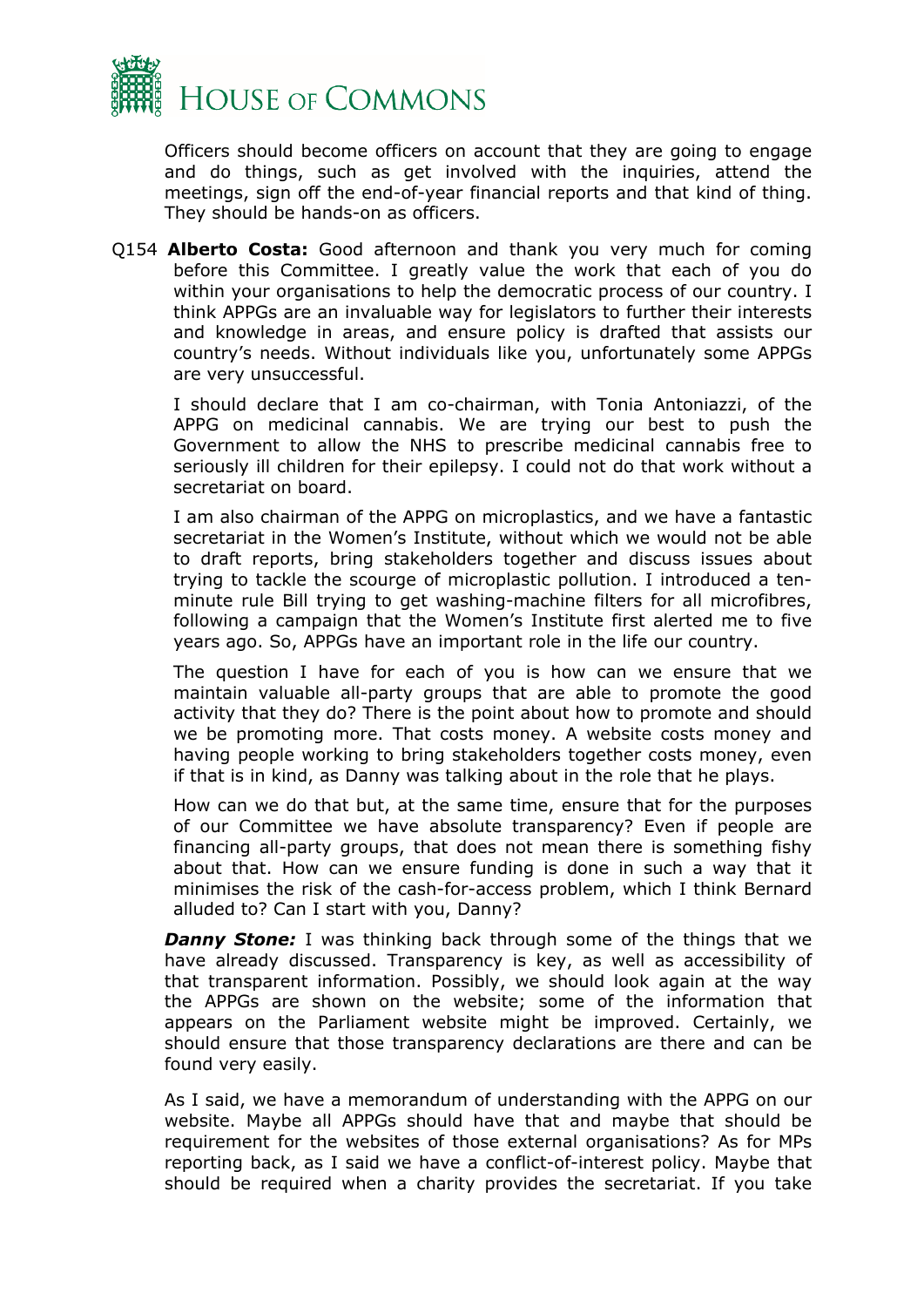

that package of measures together, then I would hope you end up with something that would be seen by the public as a decent, transparent way of organising it.

Finally, on the resource in Parliament, I don't know that there is much there.

**Alberto Costa:** There is none in Parliament, as you know.

*Danny Stone:* We might think about how it could be better resourced.

Q155 **Alberto Costa:** Should some parliamentary resources be given to all-party groups?

*Danny Stone:* It would not be a bad thing, in my view.

**Alberto Costa:** Thank you. Natascha?

*Natascha Engel:* Just remember that parliamentary resources are taxpayers' money. That has to be taken into account. We have 600-odd APPGs, so that is definitely a consideration. Transparency and accessibility of information are really important. We also have a code of governance between us and funders, and that kind of thing may be something that we need to look at.

It might be that those organisations that provide APPG support services ought to get together and, between ourselves, find a better forum for sharing best practice, so that we are promoting the good work of servicing APPGs, instead of it being constantly a defensive thing about the work that we provide. Rather than looking at meeting the rules, it is about going above and beyond: how do you really reinforce the credibility of APPGs and the secretariats, and how do you make sure that the work that we do really enhances the reputation of APPGs in Parliament? I think that would be down to us.

**Alberto Costa:** Thank you, Natascha. Suzie?

*Suzie Tucker:* I agree with everything that has been said; there is not much to add, really. We have terms of reference between us and our chair, but again, it is not required. As already mentioned—

Q156 **Chair:** Do you think it should be required?

**Suzie Tucker:** At the moment, , from our point of view of running the group, it is fairly light touch in terms of reporting. It feels like there could be space for slightly more scrutiny and reporting without that having a huge knock-on effect in terms of the ability to run an APPG.

Q157 **Alberto Costa:** Thank you. Marisa, just before you answer that question, I might in fact want to work with you as chair of the APPG on microplastics, because we are looking into the impact on the marine environment. Does your animal welfare APPG deal with marine animals as well?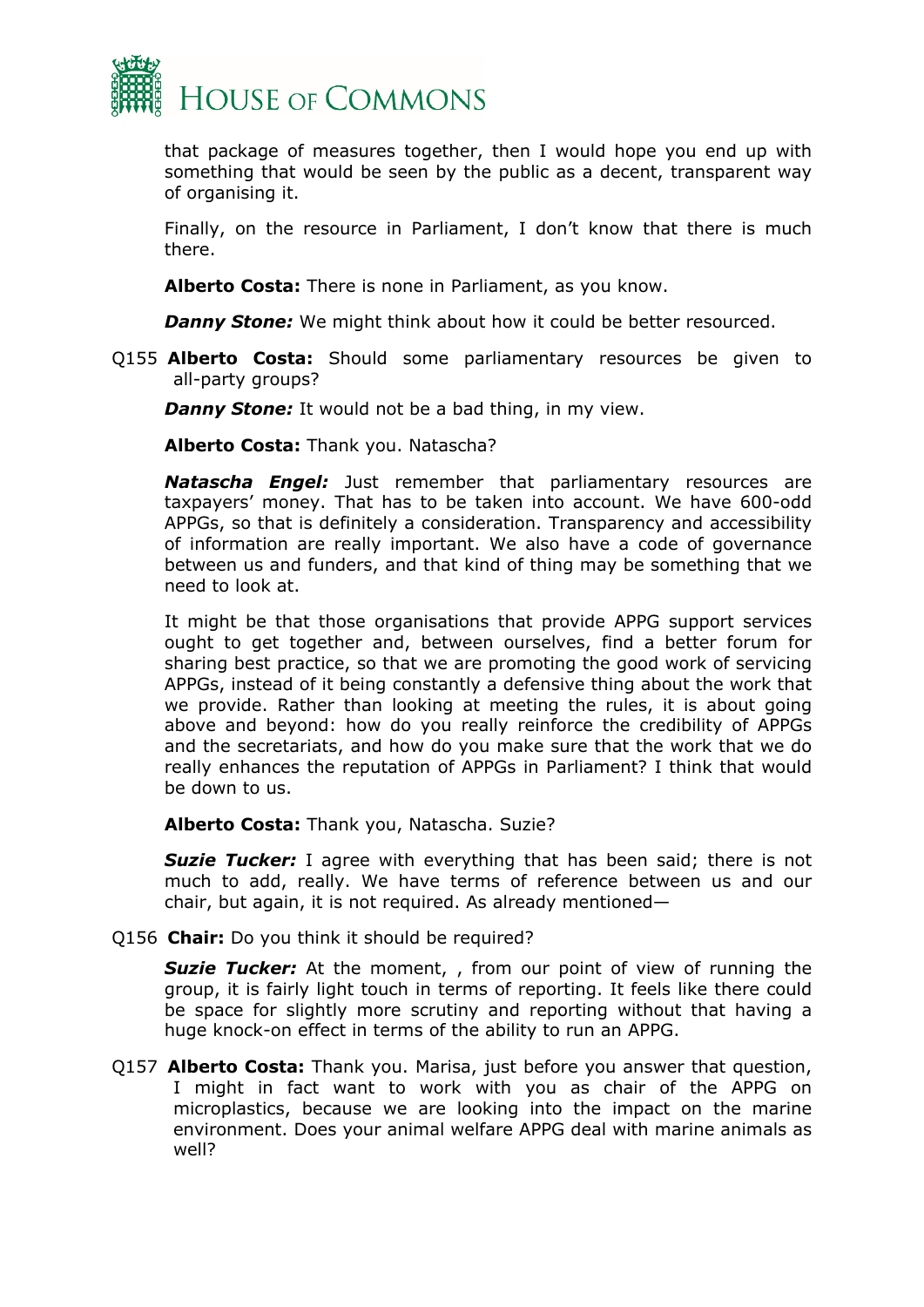

*Marisa Heath:* Yes, we are very broad. We deal with whatever MPs ask us to deal with, basically, so you can do exactly that.

Q158 **Alberto Costa:** Do you have anything else to add on the question I asked about transparency?

*Marisa Heath:* Only to say that, as I mentioned earlier, it may not be right for the others, but we have a separate bank account that shows very clearly the money that goes into our APPG, and our records then show everything. If I buy a piece of paper, that is recorded and it comes out of that bank account, so all the officers need to do is look at that bank account to see what money has come in and where it is going. It does not go into a separate entity where it is another body or another organisation outside of Parliament, and we have a couple of officers as signatories on that account, so that helps.

I will just make the final point that we mentioned spot checks in our submission. We do not expect 600 APPGs to be checked up on, but they could do random checks to see that people are following the rules. That goes back to the point—I will give my opinion here—that there are too many APPGs, and I think that makes it very difficult.

Q159 **Alberto Costa:** Okay. Chair, if I could, Danny Stone made a point earlier on about asking the registrar for guidance on finances. Given that our Committee has oversight of the office of the Parliamentary Commissioner for Standards, my understanding was that there was a port of call to get advice. Did I misunderstand, Danny, that you had sought advice and did not get it?

**Danny Stone:** Not quite. Advice, yes, but what I had essentially done was a full audit of the rules: I had gone through each and every rule relating to APPGs within the rules and said, "Here is what we are doing on each one. Would you be able to review this entire document and come back to me?" I think that is potentially too much to ask, at the moment at least.

**Alberto Costa:** Thank you for clarifying that.

**Chair:** We are way over time already, but Tammy, I think you have a question. Bernard has one, and then I have a couple of small things to raise.

Q160 **Mrs Banks:** Thank you, Chair. First, Natascha, just for clarity and my own peace of mind, did I understand correctly that a member—say, for instance, the RSPCA—may join your organisation because they want to be part of a certain APPG, but you put the money they are providing into a pot that then services all APPGs?

#### *Natascha Engel:* Yes.

**Mrs Banks:** Brilliant. That is really helpful, thank you. One of the things that is playing on my mind and going in circles after talking about transparency is to do with consistency and quality. Suzie, you talk about light-touch terms of reference, and not much reporting; Natascha, you talk about having a process; and Danny, the audit that you have just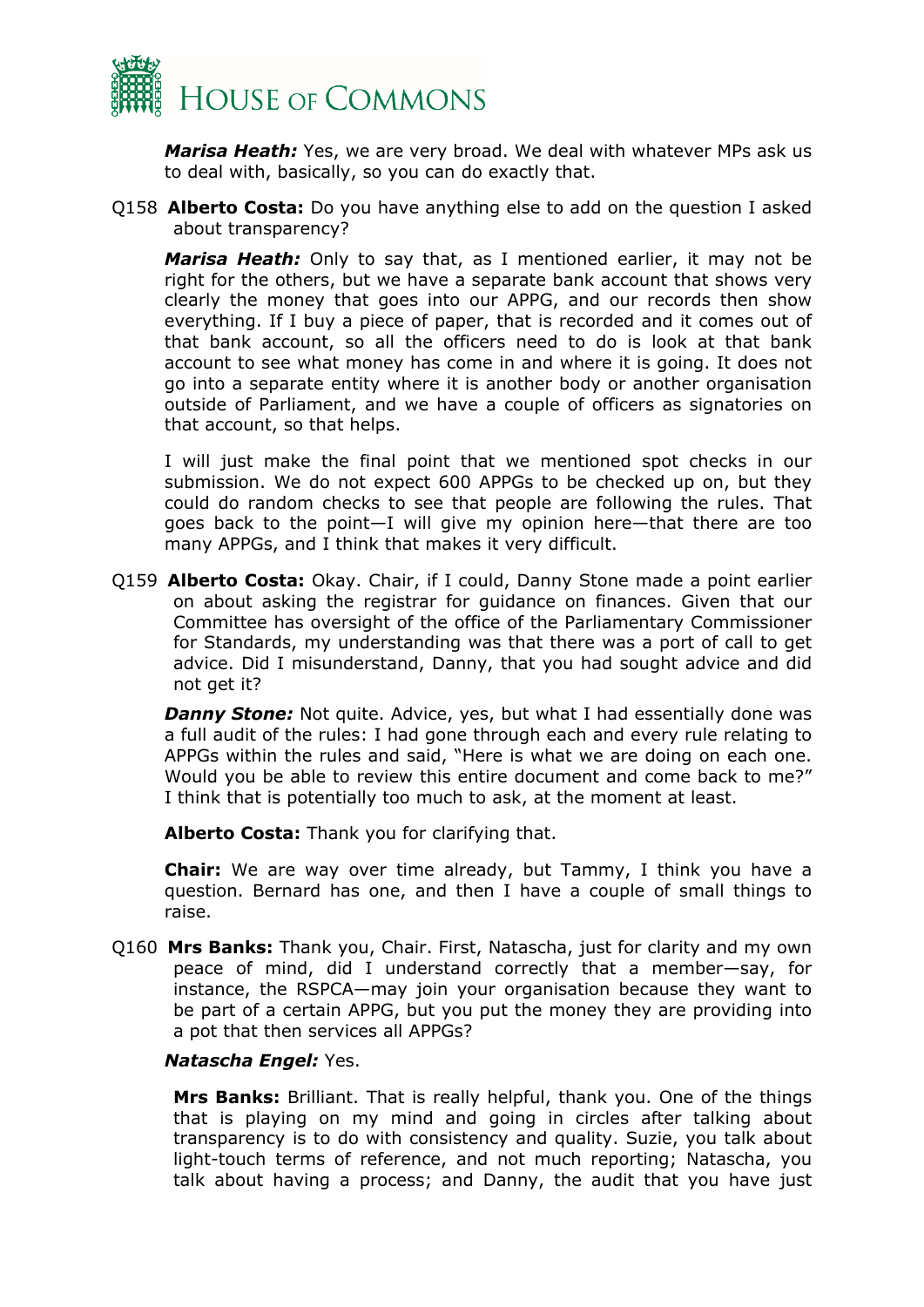

talked about sounds very detailed. One of the things I am wondering, particularly about your organisation, Natascha, is how it is determined which APPG can access you as a secretariat.

*Natascha Engel:* When an APPG has an AGM, the MPs decide who provides the secretariat at that point. That decision is taken by the MPs when they set up the AGM.

**Chair:** For the vast majority of APPGs, it is done entirely out of the MP's office.

Q161 **Mrs Banks:** But do you have a right of refusal? That is my point. Could you say, "Actually, no, we are full now for the amount of funding we've got," or "We're focusing on this area this time"? Where do you come into that?

*Natascha Engel:* We work closely with the APPGs we provide a service for. Let's say an organisation stops servicing a certain APPG and that APPG wants to look for a professional, third-party organisation. They would approach us. It is all done in consultation. There is no sort of— I don't think MPs would sit down at an AGM and decide, "We want this provider," and then be refused. I think it is done in advance, much more informally, so that when it comes to the AGM, it is agreed.

Q162 **Mrs Banks:** They all have equal access to come to you to be the secretariat.

*Natascha Engel:* Absolutely.

**Chair:** Andy and then Bernard, because Andy says he is going to ask a very short question.

Q163 **Andy Carter:** I would like to ask this to all of you, but just a very quick response, please. A situation might arise in the aviation sector: we have an APPG for aviation, but the national flag carrier decides we are going to have a British Airways APPG. With your experience of secretariats, do you think it would be appropriate for an individual business to set up an APPG? Suzie, I wonder what your view is on that.

*Suzie Tucker:* I can't really offer an opinion on that. A comparison from the museum world is that there is an existing APPG for the British Museum. That has been running for a very long time. It is a very eminent institution, obviously, and they provide the secretariat for that APPG. It was felt by lots of people for quite a long time that it was a bit of an omission that there wasn't an APPG for the whole museums sector. Lots of APPGs have grown up organically and it is not necessarily representative of where the interest lies. As I say, when the museums APPG started, over 75 people signed up straight away, which we felt probably demonstrated that there was a great deal of interest.

*Natascha Engel:* It is MPs and peers who decide what they want to set up APPGs for, so if there is a reason to do so—

Q164 **Andy Carter:** Would you be comfortable in the secretariat for a business's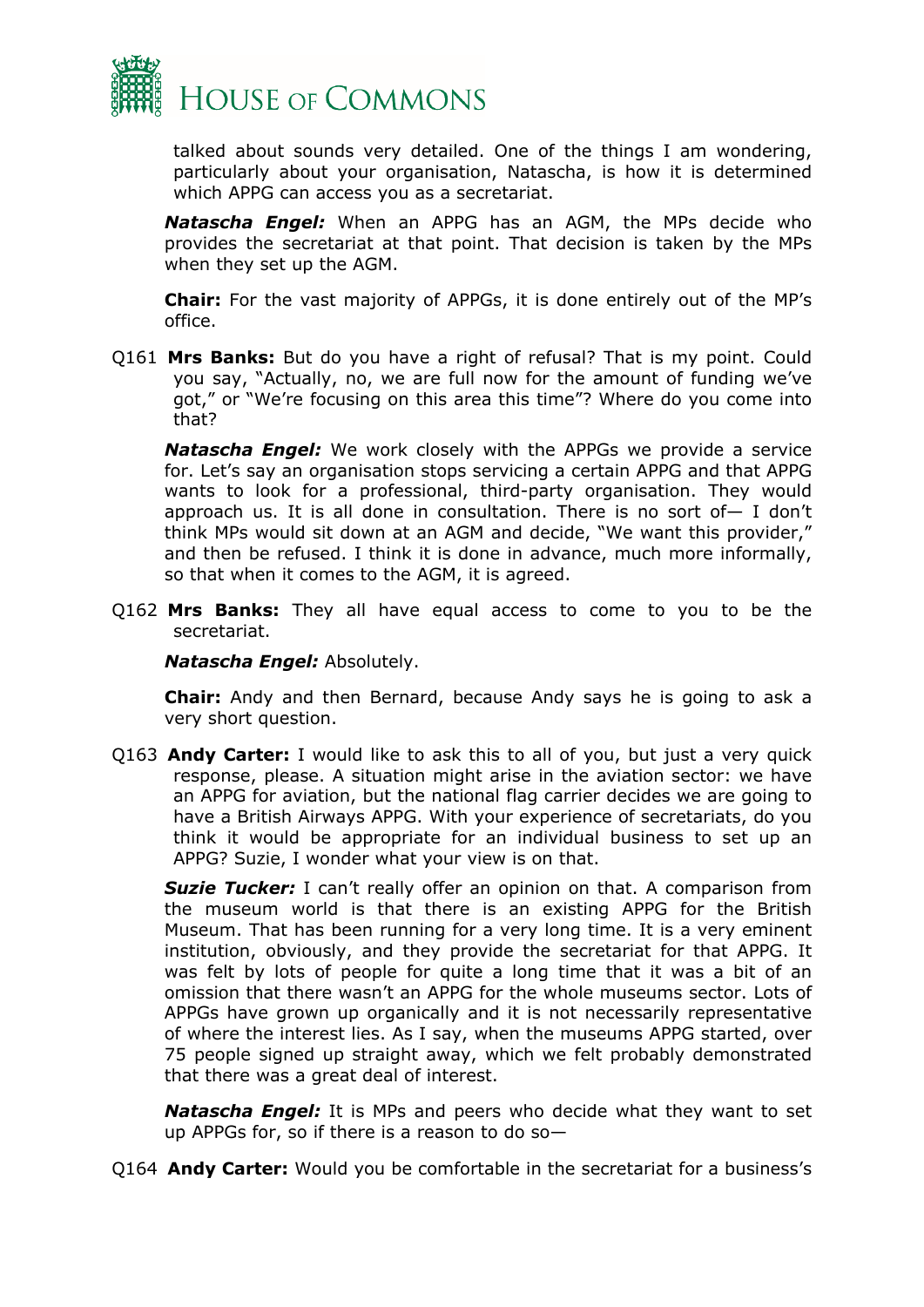

APPG?

*Natascha Engel:* We don't do it.

*Danny Stone:* It runs a risk of making a mockery of the system. If WWE were to become an APPG, as a wrestling group, you would then have AEW, Ring of Honor, Impact Wrestling—I could see that would be silly and I don't think there would be that much support among Members.

Q165 **Andy Carter:** Marisa, I think you said you had an issue with certain organisations. What is your view on this?

*Marisa Heath:* I would answer no straight away to your question. We have had an issue. If I said the all-party parliamentary group was going to talk about animals in science, but we wanted to take a pragmatic view and weren't calling for a ban on it, another organisation who wants a ban may say, "We will set up our own APPG for animals in science," for example, which then dilutes the work we are doing and makes it very confusing for people to know the voice to listen to; it puts out conflicting messages. That is an issue we face, because animal welfare can be very conflictual. You could have an APPG for hunting and an APPG that was anti-hunting, for example. You could go on and on.

Q166 **Andy Carter:** In the media sector, we have the BBC—

**Chair:** Andy, this was to be a quick question.

**Andy Carter:** Is that appropriate? It is a single body with its own APPG. I wonder if anyone wants to share any views on that. No? Thank you.

**Chair:** Okay. Bernard, and yours is going to be quick as well.

Q167 **Sir Bernard Jenkin:** Do any of your APPGs benefit from a parliamentary pass given to somebody under your control who helps with the APPG? This is not unknown.

**Suzie Tucker:** I can answer that quickly by saying no.

**Sir Bernard Jenkin:** It is not an accusation, by the way; it is just an inquiry.

**Suzie Tucker:** We have only been running the group during covid times anyway, but we haven't even considered it because we wouldn't see any reason why any of our staff would need parliamentary passes.

**Sir Bernard Jenkin:** Ms Engel?

*Natascha Engel:* No.

*Danny Stone:* I have a pass through Lisa Cameron. It is a voluntary agreement. It is all signed and lodged with the House in the appropriate way.

Q168 **Sir Bernard Jenkin:** It always is, but it doesn't necessarily forestall problems. Marisa?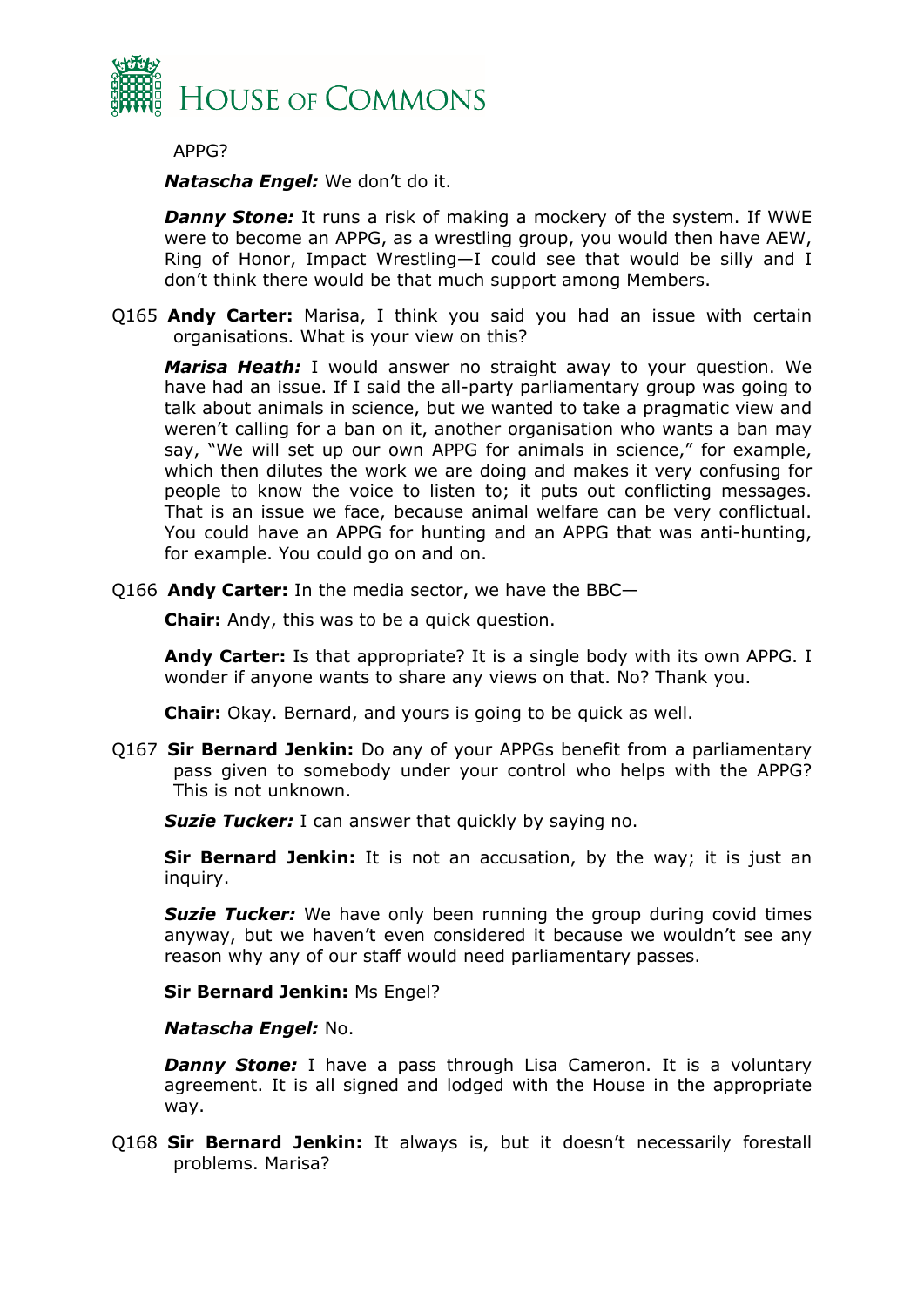

*Marisa Heath:* I used to have a pass because I worked for MPs separately in another role, but I have never had a pass for the APPG. Actually, I used to not use it. If I came in for an APPG meeting, I would go through security.

Q169 **Sir Bernard Jenkin:** Having put all that on the table, how appropriate is it for a Member of Parliament to say, "I'm chairman of this APPG, so I'm going to use one of my passes. Instead of having my own research assistant, I'm giving it to the organisation that is supporting the secretariat of the APPG"? How appropriate is that?

**Chair:** You can just do thumbs up or thumbs down, if you want.

**Danny Stone:** I think there are different things at play, to be honest. First, the whole system of passes needs overhaul anyway, because there are too many passes in general. Secondly, the APPG passes were essentially abused, which is why they were withdrawn—that is my understanding. I think there is something positive about it, because you take away the stress on the security services at the door for people who are already security-cleared. I think I put in my evidence that the European Parliament has different set-ups whereby people can have access to, say, one restricted space where they are security-cleared, which may be a model to follow. But I think the whole system actually needs overhaul.

Q170 **Sir Bernard Jenkin:** Ms Engel, do you think the system could do without it?

*Natascha Engel:* We don't use them, and we don't need to use them. We are perfectly able to do what we do without passes, so it is possible to do without them.

**Alberto Costa:** Can I just add a point about things being taxpayerfunded? We already have APPGs that are taxpayer-funded—the Chair knows this, as he is the chair of the APPG on Russia. The evidence that we have had submitted for today's meeting from the IPU confirms that up to £10,000 is made available for all-party country-specific groups, so the principle of taxpayer-funded activities for APPGs already exists.

**Chair:** Just to clarify, the Russia APPG has not taken any money from anybody—whether an oligarch, the British Government or anything else.

**Alberto Costa:** I'm not suggesting that you have.

Q171 **Chair:** No, I know you're not. I understand the point you are making about the IPU. I was actually going to ask a question about foreign states, because some foreign states support all-party parliamentary groups with benefits in kind and all the rest of it. Other countries forbid this. Do you think we should do the same?

*Natascha Engel:* I really have no strong opinion on it. We don't do country groups at all, so I don't have a strong opinion on it.

Q172 **Chair:** Anybody else? One of you—I cannot remember who—said right at